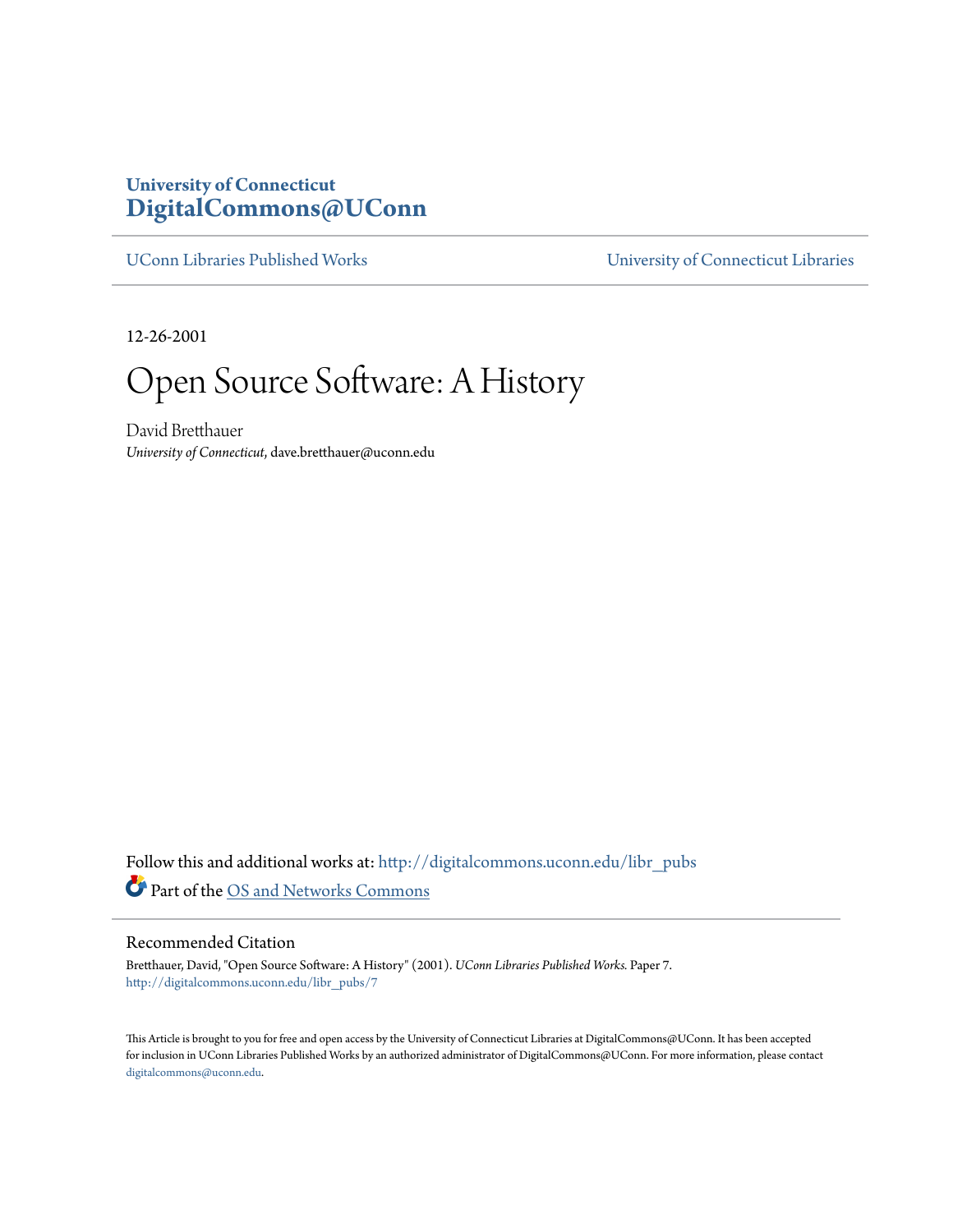Open Source Software: A History—page 1

Open Source Software: A History

by David Bretthauer

Network Services Librarian,

University of Connecticut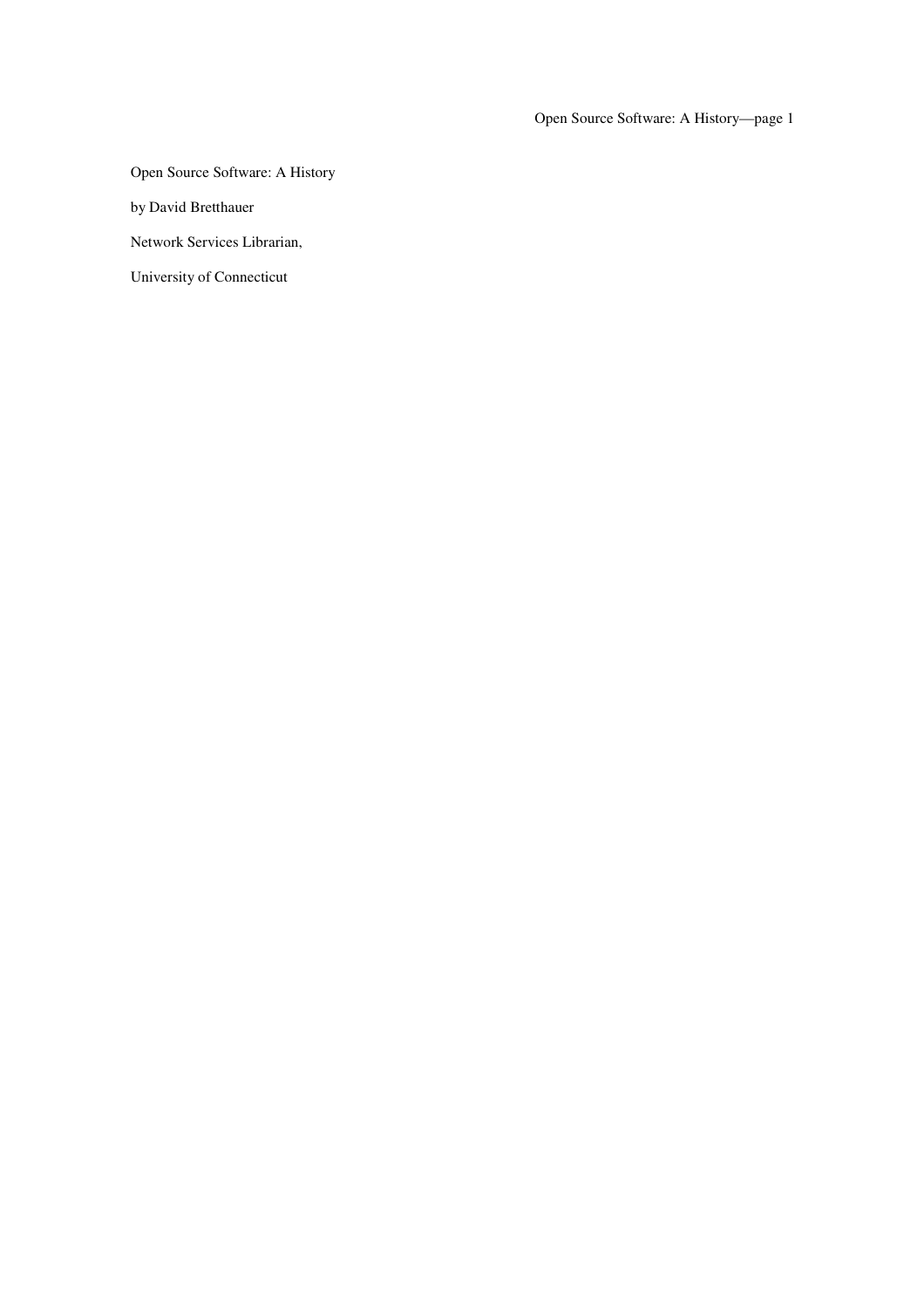Abstract: In the 30 years from 1970-2000, open source software began as an assumption without a name or a clear alternative. It has evolved into a sophisticated movement which has produced some of the most stable and widely used software packages ever produced. This paper traces the evolution of three operating systems: GNU, BSD, and Linux, as well as the communities which have evolved with these systems and some of the commonly-used software packages developed using the open source model. It also discusses some of the major figures in open source software, and defines both "free software" and "open source software."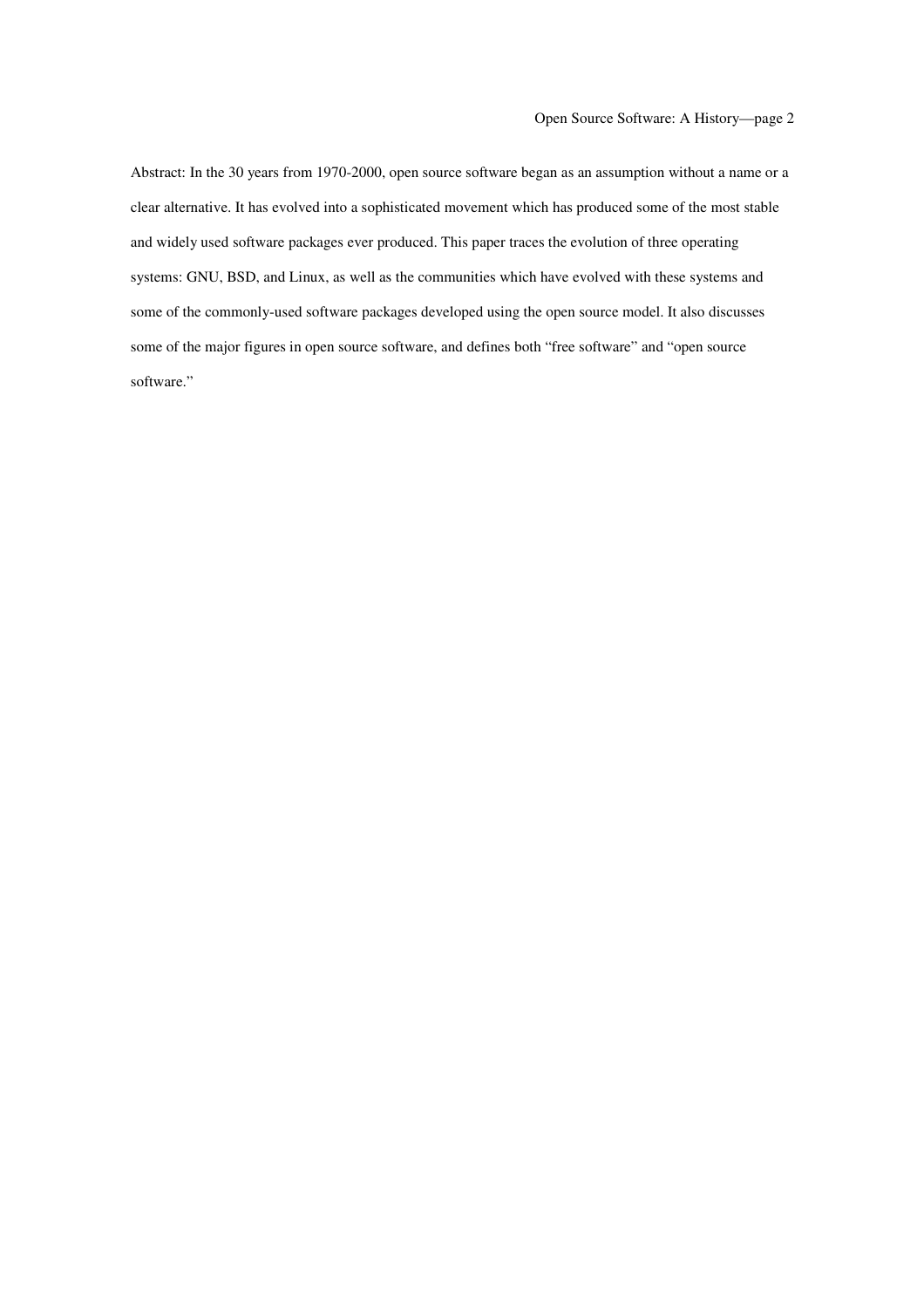Since 1998, the open source software movement has become a revolution in software development. However, the "revolution" in this rapidly changing field can actually trace its roots back at least 30 years.

Open source software represents a different model of software distribution that with which many are familiar. Typically in the PC era, computer software has been sold only as a finished product, otherwise called a "precompiled binary" which is installed on a user's computer by copying files to appropriate directories or folders. Moving to a new computer platform (Windows to Macintosh, for example) usually requires the purchase of a new license. If the company goes out of business or discontinues support of a product, users of that product have no recourse. Bug fixes are completely dependent on the organization which sells the software. By contrast, open source software is software which is licensed to guarantee free access to the programming behind the pre-compiled binary, otherwise called the "source code". This allows the user to install the software on a new platform without an additional purchase, to get support (or create a support mechanism) for a product whose creator no longer supports it. Those who are technically inclined can fix bugs themselves rather than waiting for someone else to do so. Generally there is a distribution mechanism, such as anonymous ftp, which allows one to obtain the source code, as well as pre-compiled binaries in some cases. There are also mechanisms for which one may pay a fee to obtain the software as well, such as on a CD-ROM or DVD, which may also include some technical support. A variety of licenses are used to ensure that the source code will remain available, wherever the code is actually used.

To be clear, there are several things Open Source is not—it is not shareware, public domain software, freeware, or software viewers and readers made freely available without access to source code. Shareware, whether or not one registers it and pays the registration fee, typically allows no access to the underlying source code. Unlike freeware and public domain software, open source software is copyrighted and distributed with license terms designed to ensure the source code will always be available. While a fee may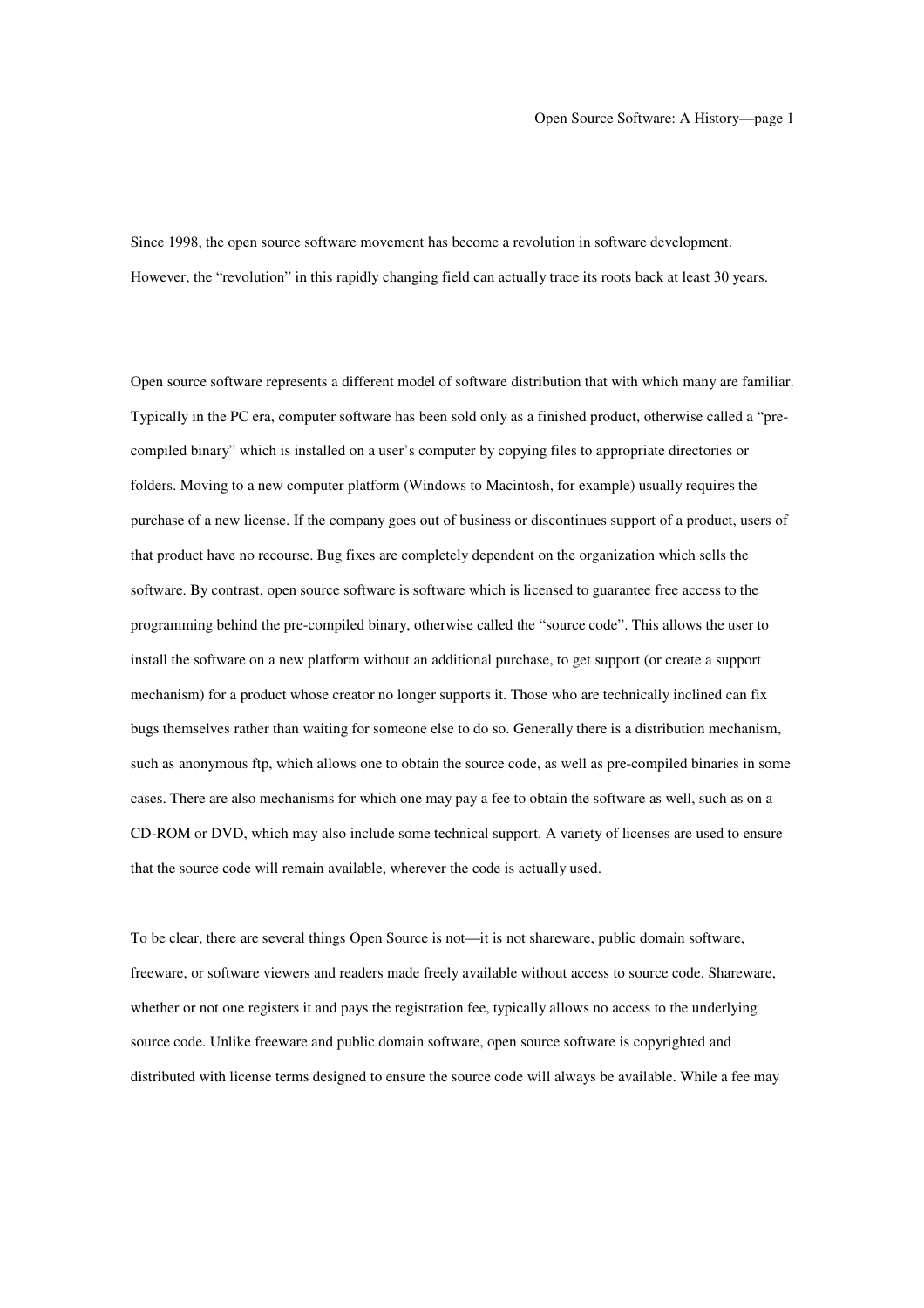be charged for the software's packaging, distribution or support, the complete package needed to create files is included, not simply a portion needed to view files created elsewhere.

The philosophy of open source is based on a variety of models which sometimes conflict; indeed it often seems there are as many philosophies and models for developing and managing open source software as there are major products. This article will review the development of several major open source projects and attempt to note philosophies of individual projects' creators and maintainers.

The history of open source is closely tied to the history of the hacker culture, since it is largely hackers who have sustained this movement. "Hacker" is used here in the sense of one who is both a skilled professional programmer and a passionate hobbyist wishing to advance computer science, rather than the definition recently used by the popular press of a destructive system cracker. Eric Raymond's essay, "A Brief History of Hackerdom"<sup>1</sup> gives an excellent overview of the development of the hacker culture.

Cultural and Philosophical Expectations

There are cultural norms common to nearly all mature, sustained open source projects. Eric Raymond has discussed and demonstrated them more thoroughly in "Homesteading the Noosphere"<sup>2</sup> than space allows here, but several bear repeating. Among them:

despite license terms which allow anyone to revise source code, there is usually one person (or a very small group of volunteers) who maintains control of the software and incorporates patches, bug fixes,

<sup>1</sup> Eric S. Raymond, "A Brief History of Hackerdom," in *The Cathedral and the Bazaar: Musings on Linux and Open Source by an Accidental Revolutionary* (Sebastopol, CA: O'Reilly & Associates, 1999) and http://tuxedo.org/~esr/writings/cathedral-bazaar/hacker-history/).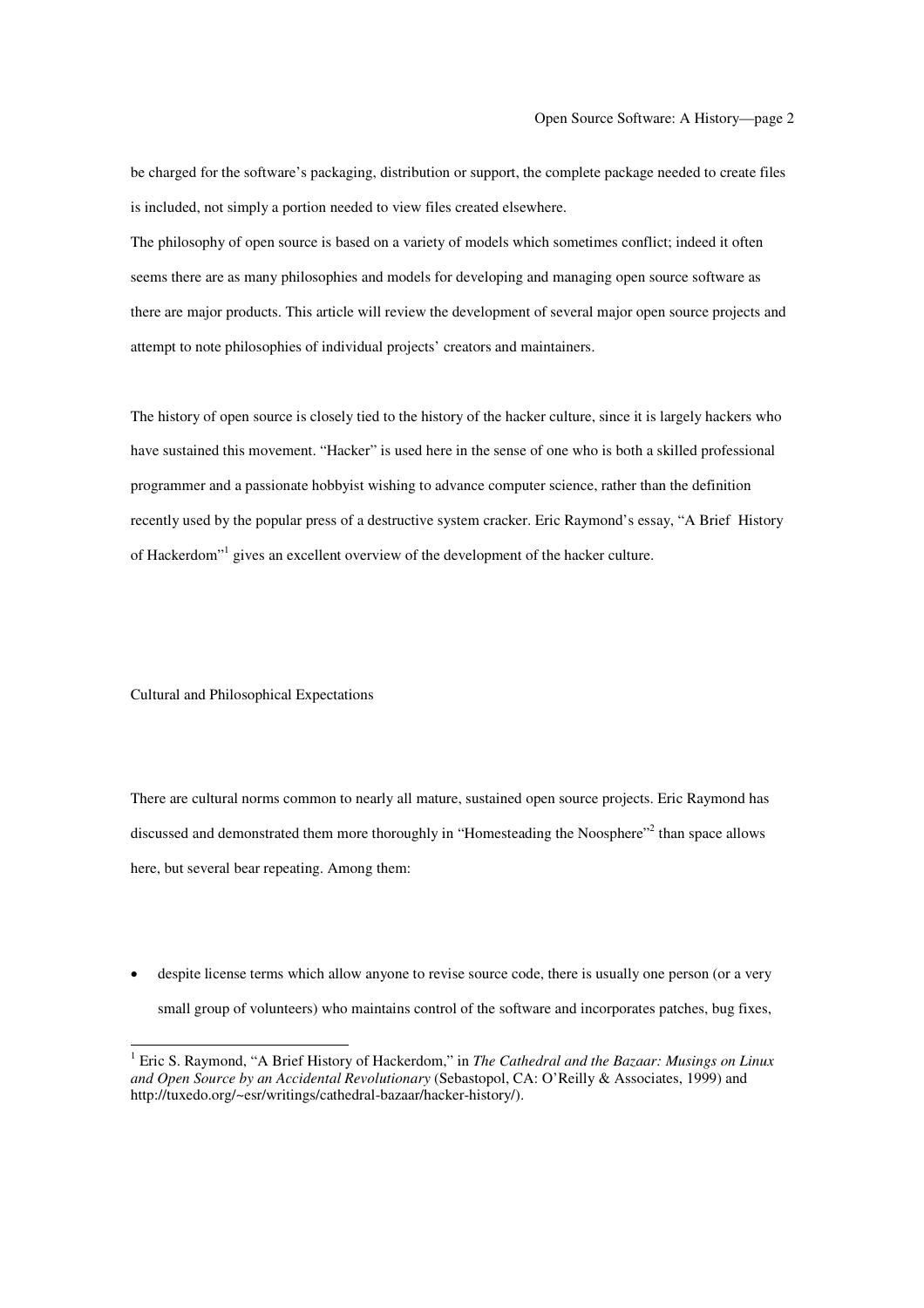and added features contributed by others as new releases. This person is often the original creator of the software package, or has volunteered to succeed the creator and received the creator's blessing to carry the project forward.

- often an open source project will have a developer's discussion list (which could be a mailing list using any listserv-type software such as mailman, or a usenet newsgroup, etc.), where people who contribute patches, bug fixes, and new features discuss their ideas and issues.
- usually there is a separate discussion list for users of the software, who often are not very technically oriented and who do not normally contribute to the source code, but who can report problems and ask for help, both from other users and any developers or maintainers who monitor that list.
- the project and software have a website dedicated to that project. The package site may or may not have its own domain name (i.e., http://www.apache.org)
- maintainers announce new releases of software at such websites as freshmeat (http://www.freshmeat.net) and sourceforge (http://www.sourceforge.org)
- while documentation is part of a package, widely accepted packages will often have additional written material in books from trade publishers such as O'Reilly and Sam's.

Richard Stallman, GNU, and the Free Software Foundation

Richard Stallman does not identify himself as part of the Open Source software movement, instead preferring the term "Free Software."(an explanation of the differences between open source and free software is detailed below in "Development of the Term "Open Source"). Regardless of this distinction, Stallman is responsible for laying much of the groundwork for what has become the open source movement. He worked as a programmer at the Artificial Intelligence Lab at MIT in the 1970's and early 1980's, using a locally-

<sup>2</sup> Eric S. Raymond, "Homesteading the Noosphere," in *The Cathedral and the Bazaar: Musings on Linux and Open Source by an Accidental Revolutionary* (Sebastopol, CA: O'Reilly & Associates, 1999) and http://tuxedo.org/~esr/writings/cathedral-bazaar/hacker-history/).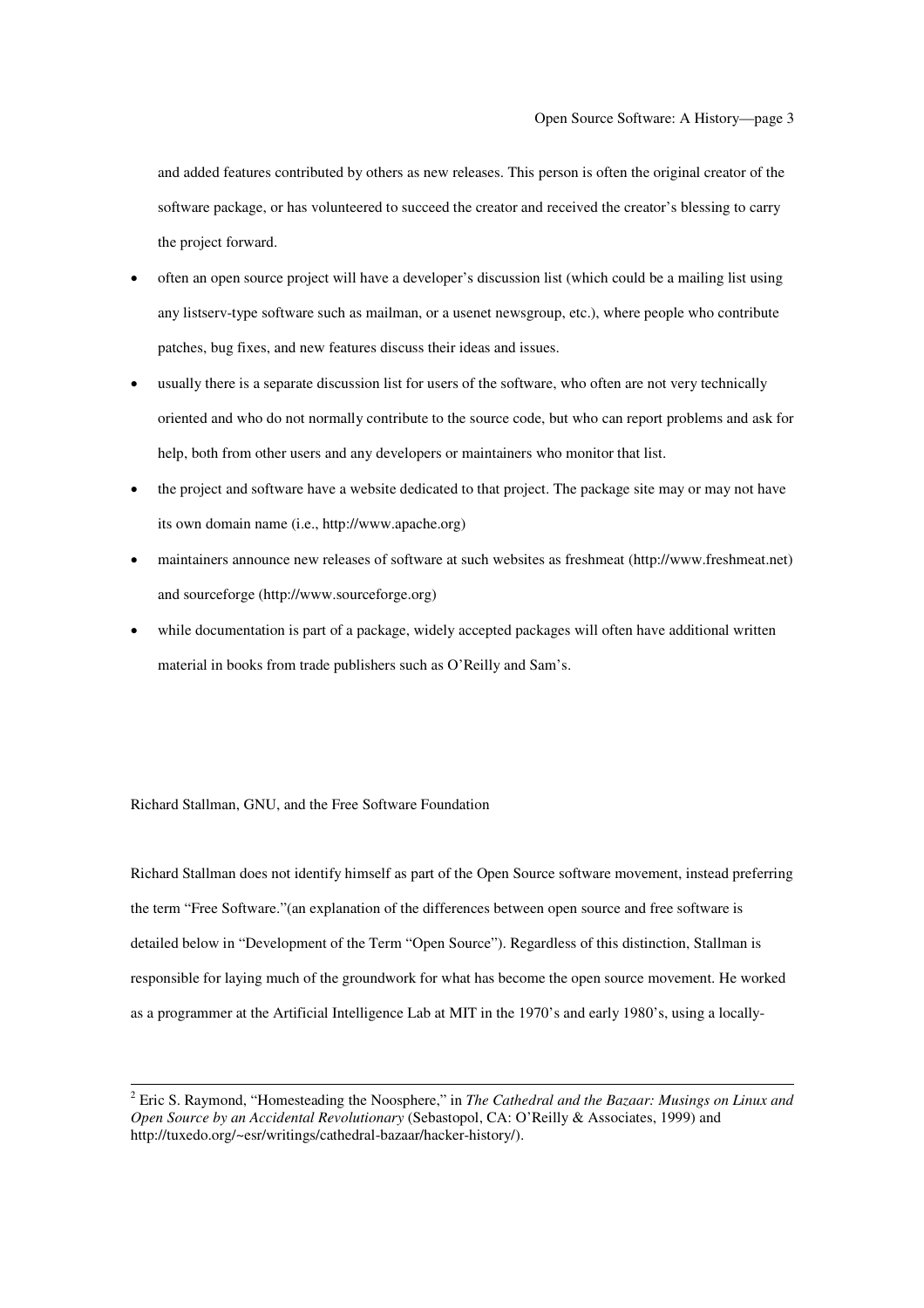developed operating system called ITS, or Incompatible Timesharing System. He describes his work situation:

"I had the good fortune in the 1970's to be part of a community of programmers who shared software. Now, this community could trace its ancestry essentially back to the beginning of computing. In the 1970's, though, it was a bit rare for there to be a community where people shared software. And, in fact, this was sort of an extreme case, because in the lab where I worked, the entire operating system was software developed by the people in our community, and we'd share any of it with anybody. Anybody was welcome to come and take a look, and take away a copy, and do whatever he wanted to do. There were no copyright notices on these programs. Cooperation was our way of life. And we were secure in that way of life. We didn't fight for it. We didn't have to fight for it. We just lived that way. And, as far as we knew, we would just keep on living that way."<sup>3</sup>

When he wanted to improve upon the printer driver for a laser printer with a tendency to jam which Xerox had given MIT, he was unable to because Xerox had not and would not supply a copy of the source code. Furthermore, he could not get a copy of the source code from a colleague at Carnegie Mellon, because that colleague had signed a non-disclosure agreement with Xerox. When Stallman was not permitted to improve upon the software, he later said, "This was my first encounter with a non-disclosure agreement, and I was the victim....non-disclosure agreements have victims. They're not innocent. They're not harmless."<sup>4</sup>

Eventually the computer system used by the Artificial Intelligence Lab was replaced, making all of their lab's previous coding obsolete, and forcing the lab to use a new, proprietary operating system. Stallman watched the collapse of his programmer community, and began to look for an alternative. That led him to the concept of free software. He decided to create an operating system complete with all necessary software tools, such as editors, compilers, and utilities, and decided it should be UNIX compatible so that programmers could use it

<sup>&</sup>lt;sup>3</sup> Richard M. Stallman, "Transcript of Richard M. Stallman's speech, 'Free Software: Freedom and Cooperation,' New York University in New York, New York, on 29 May 2001" in *GNU's Not Unix!* web site <http://www.gnu.org/events/rms-nyu-2001-transcript.txt> (23 August 2001). <sup>4</sup> Stallman, Free Software: Freedom and Cooperation.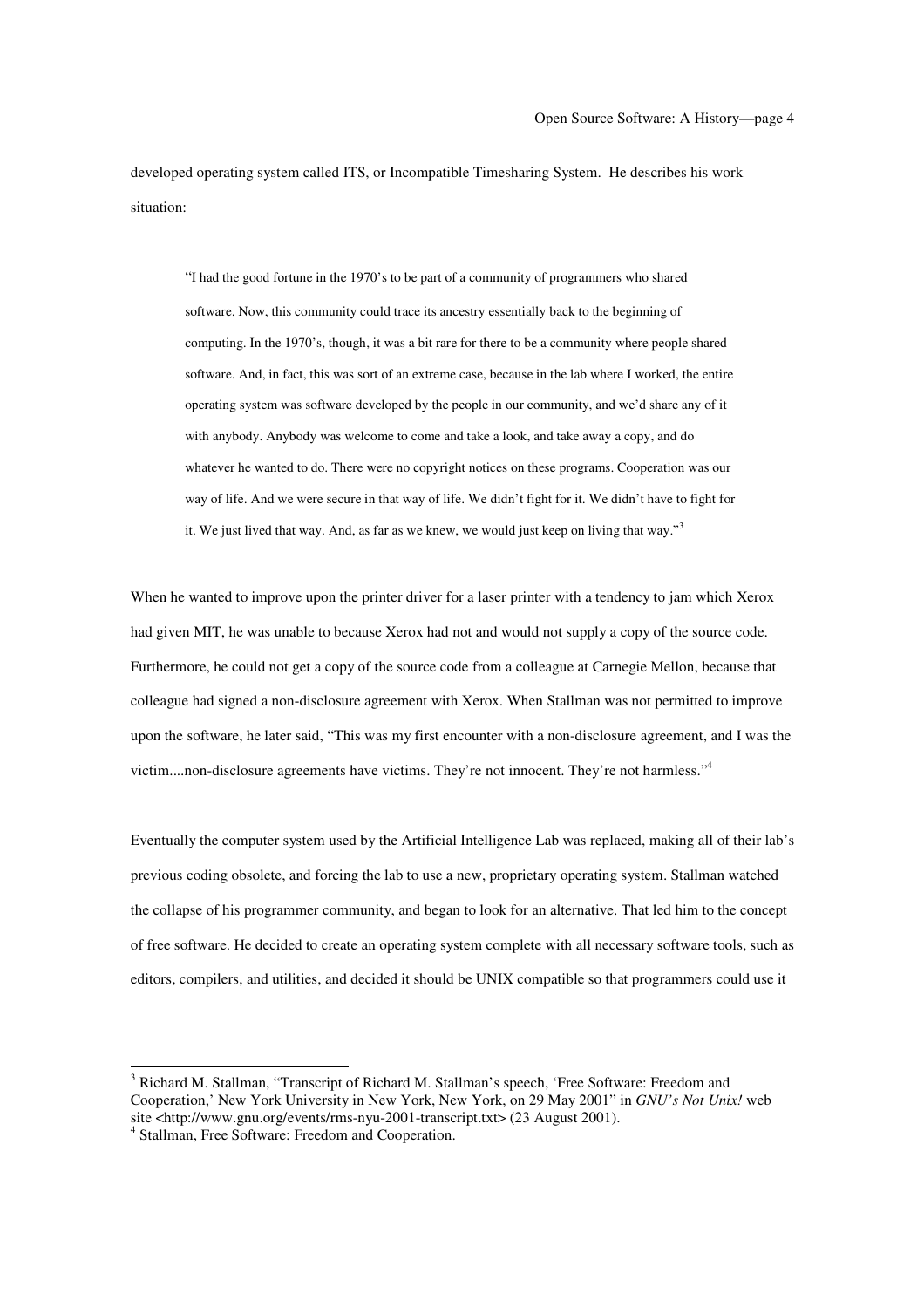without having to learn a new operating system. He settled on GNU (pronounced "guh-NEW" in this case) as a name for this operating system, a recursive acronym for "GNU's Not UNIX."

In January 1984, he resigned his position at MIT to begin developing GNU. He resigned so that MIT would not be able to interfere with the distribution of GNU as free software. However, Professor Winston, then head of the MIT AI Lab, invited him continue to use his former office and facilities, and he began to develop the pieces. In early 1985, he released the first piece which other programmers were interested in using, an editor called GNU Emacs. He made it available for free by anonymous FTP, but at that time access to the Internet was not very common. As an alternate means of distributing the software, he offered to send people the package on tape for \$150. Within a few months he was receiving 8-10 orders per month, which allowed him to pay his living expenses. "So, that was fine, but people used to ask me, 'What do you mean it's free software if it costs \$150 dollars?'...the reason they asked this was that they were confused by the multiple meanings of the English word 'free'. One meaning refers to price, and another meaning refers to freedom. When I speak of free software, I'm referring to freedom, not price. So think of free speech, not free beer."<sup>5</sup>

Stallman defines free software as possessing four essential freedoms:

- You have the freedom to run the program, for any purpose.
- You have the freedom to modify the program to suit your needs. (To make this freedom effective in practice, you must have access to the source code, since making changes in a program without having the source code is exceedingly difficult.)
- You have the freedom to redistribute copies, either gratis or for a fee.
- You have the freedom to distribute modified versions of the program, so that the community can benefit from your improvements.<sup>6</sup>

<sup>5</sup> Stallman, Free Software: Freedom and Cooperation. <sup>6</sup> Richard Stallman, "The GNU Operating System and the Free Software Movement," in *Open Sources: Voices From the Open Source Revolution,* edited by Chris DiBona, Sam Ockman, and Mark Stone (Sebastopol, CA: O'Reilly & Associates, 1999), p. 56.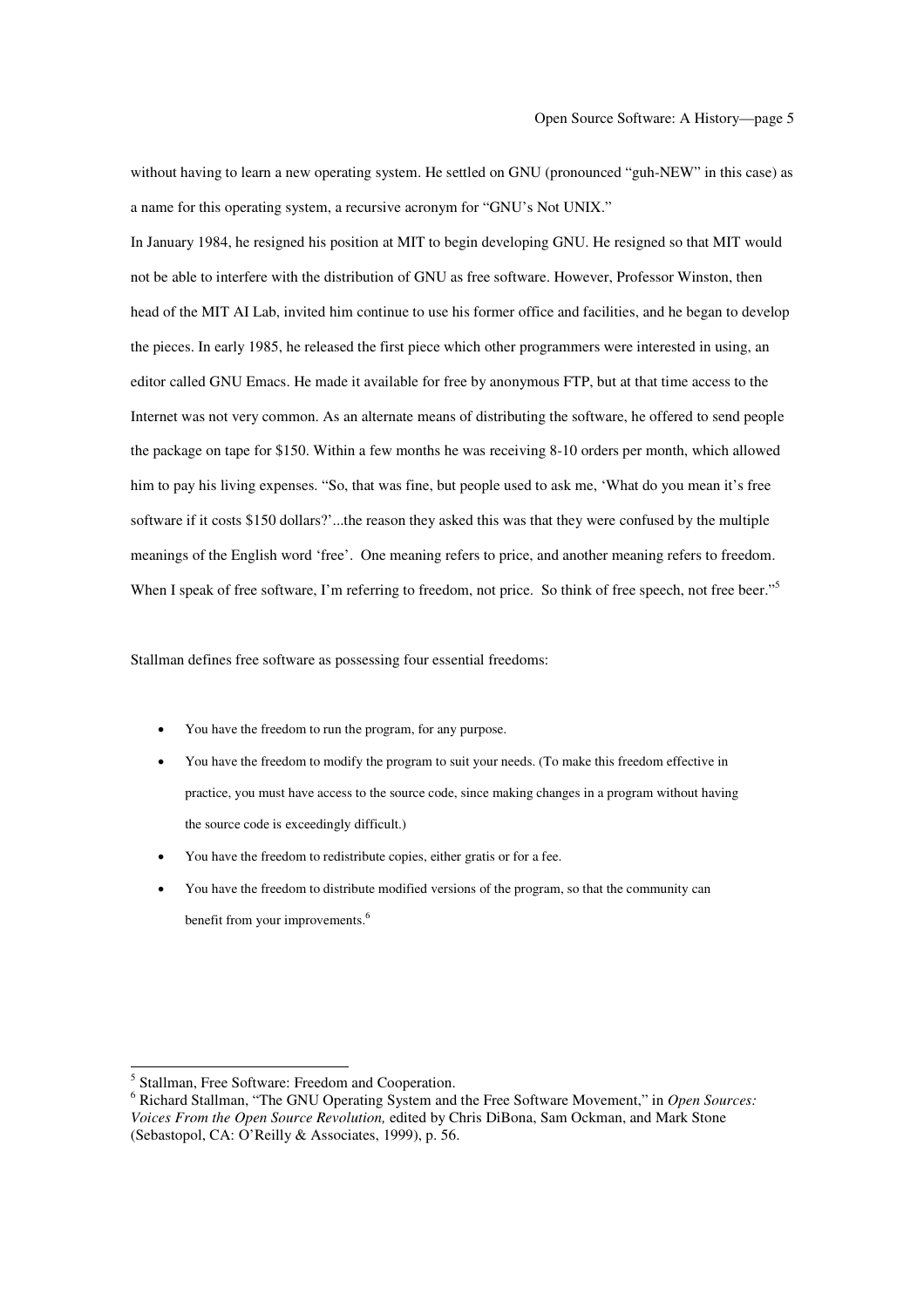Beyond the concept of freedom, another interesting development was that as the number of programmers using GNU Emacs grew, some of them started to send him messages noting bugs in his source code and offering fixes. Others sent new source code to add new features. Soon these kinds of messages "were pouring in on me so fast that just making use of all this help I was getting was a big job. Microsoft doesn't have this problem." 7

Stallman also made a practice of incorporating source code written by others wherever possible. Often the determining factor for including the work of others was the terms of distribution. For example, this was behind his decision to use the X Window graphical user interface as part of GNU, rather than writing a new windowing system from scratch.

With work on GNU progressing, Stallman needed a way to protect his work from being taken and used in proprietary packages. To ensure this protection, Stallman developed the general concept of copyleft. Traditionally software is made available either by its author releasing it into the public domain, or by closing the source code and using copyright and licensing terms to protect it so it cannot be modified. Each presented a problem for Stallman: releasing software in the public domain means anyone can take it and appropriate it for their own use, including copyrighting it themselves and licensing it as a proprietary product. Releasing it with restrictive copyright and license terms prevents the entire user review, bug fix, and feature addition mechanism which Stallman had found valuable. "To copyleft a program, we first state that it is copyrighted; then we add distribution terms, which are a legal instrument that gives everyone the rights to use, modify, and redistribute the program's code or *any program derived from it* but only if the distribution terms are unchanged. Thus, the code and the freedoms become legally inseparable. Proprietary software developers use copyright to take away the users' freedom; we use copyright to guarantee their freedom. That's why we reverse the name, changing "copyright" into "copyleft."<sup>8</sup>

The specific method Stallman used to copyleft GNU was a licensing agreement he developed called the GNU General Public License (GNU GPL). The first version was released in 1989; the second and current version was released in 1991.

<sup>7</sup> Stallman, Free Software: Freedom and Cooperation. <sup>8</sup> "What is CopyLeft?," in *Free Software Licenses - GNU Project* <sup>15</sup> September <sup>2001</sup> <http://www.gnu.org/licenses/licenses.html> 22 October 2001.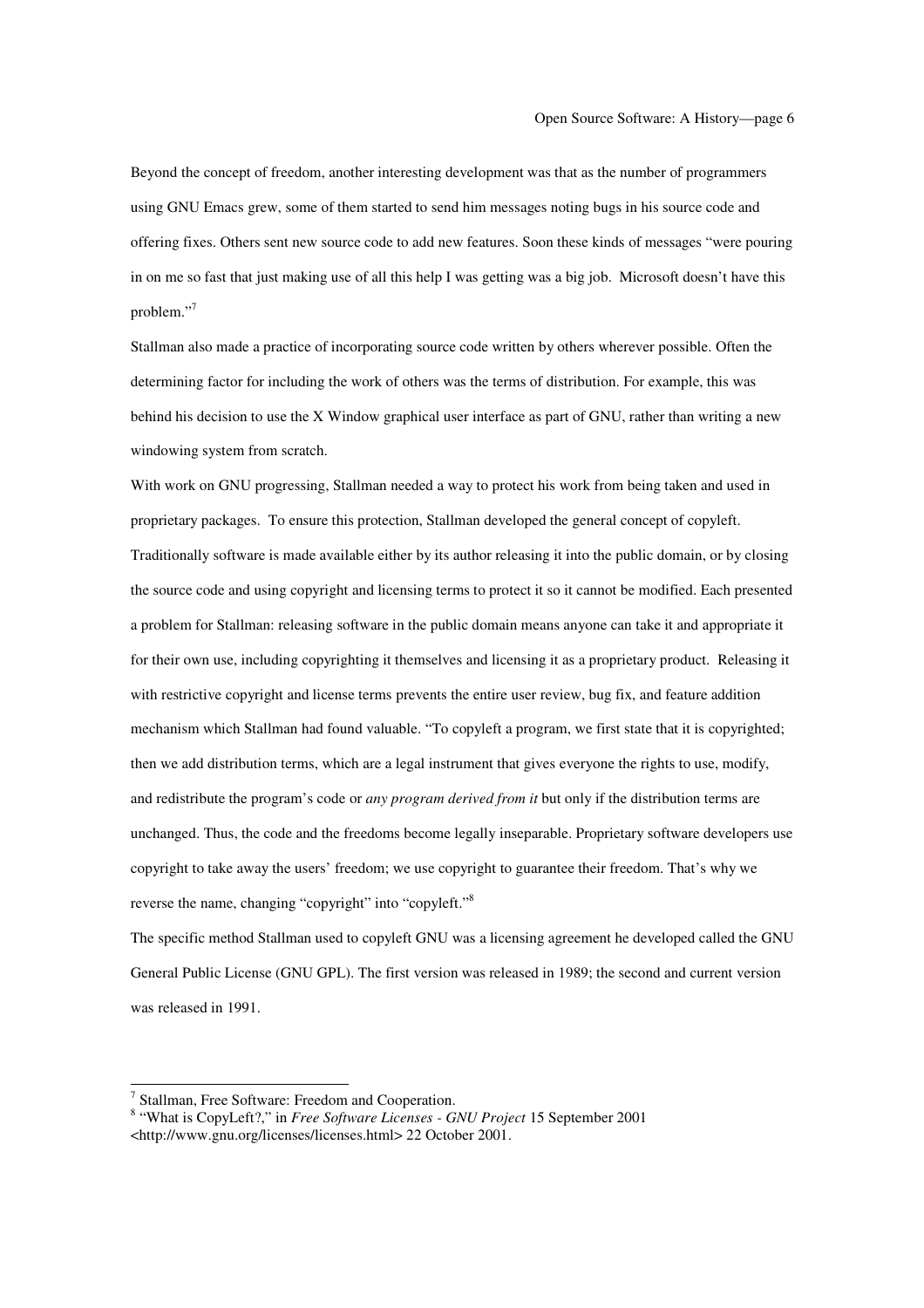To support the development of GNU, Stallman founded the Free Software Foundation founded in October 1985. It is "a tax-exempt charity that raises funds to promote the freedom to share and change software. And in the 1980's, one of the main things we did with our funds was to hire people to write parts of GNU. And essential programs, such as the shell and the C library were written this way, as well as parts of other programs. "<sup>9</sup> While the Free Software Foundation accepts donations, "most of its income has always come from sales—of copies of free software, and of other related services<sup>10</sup>

By 1991, Stallman and his programmers had written everything for GNU except the kernel, the part that ties the entire system together. By that time, Linus Torvalds had released the Linux kernel, and he and others combined it with the rest of the GNU operating system (see Linus Torvalds and Linux below). Almost invariably this operating system has ever since been referred to as Linux. Stallman argues, and some evidence demonstrates, that it should more correctly be called GNU-Linux.

Stallman has argued that free software is very much in interest of business. It gives control to businesses over what the software does or does not do. Businesses which need additional functions can hire programmers to add features if the required skills are not available in house. In addition, support can be handled the same way. It also ensures privacy and security for the business. "[W]hen a program is proprietary, you can't even tell what it really does…it might have a backdoor to let the developer get into your machine. It might snoop on what you do and send information back. This is not unusual."<sup>11</sup>

According to Stallman the worst threat to the free/open source software community comes from the use of software patents instead of copyright as a means of protecting intellectual property rights. Currently, software patents are held and enforced on the compression algorithms which make GIF and MP3 formats possible. Both are widely-used formats on the Web, but the patents are often invisible to end users who do not need to

<sup>&</sup>lt;sup>9</sup> Stallman, Free Software: Freedom and Cooperation.<br><sup>10</sup> Stallman, "The GNU Operating System," p. 60.<br><sup>11</sup> Stallman, Free Software: Freedom and Cooperation.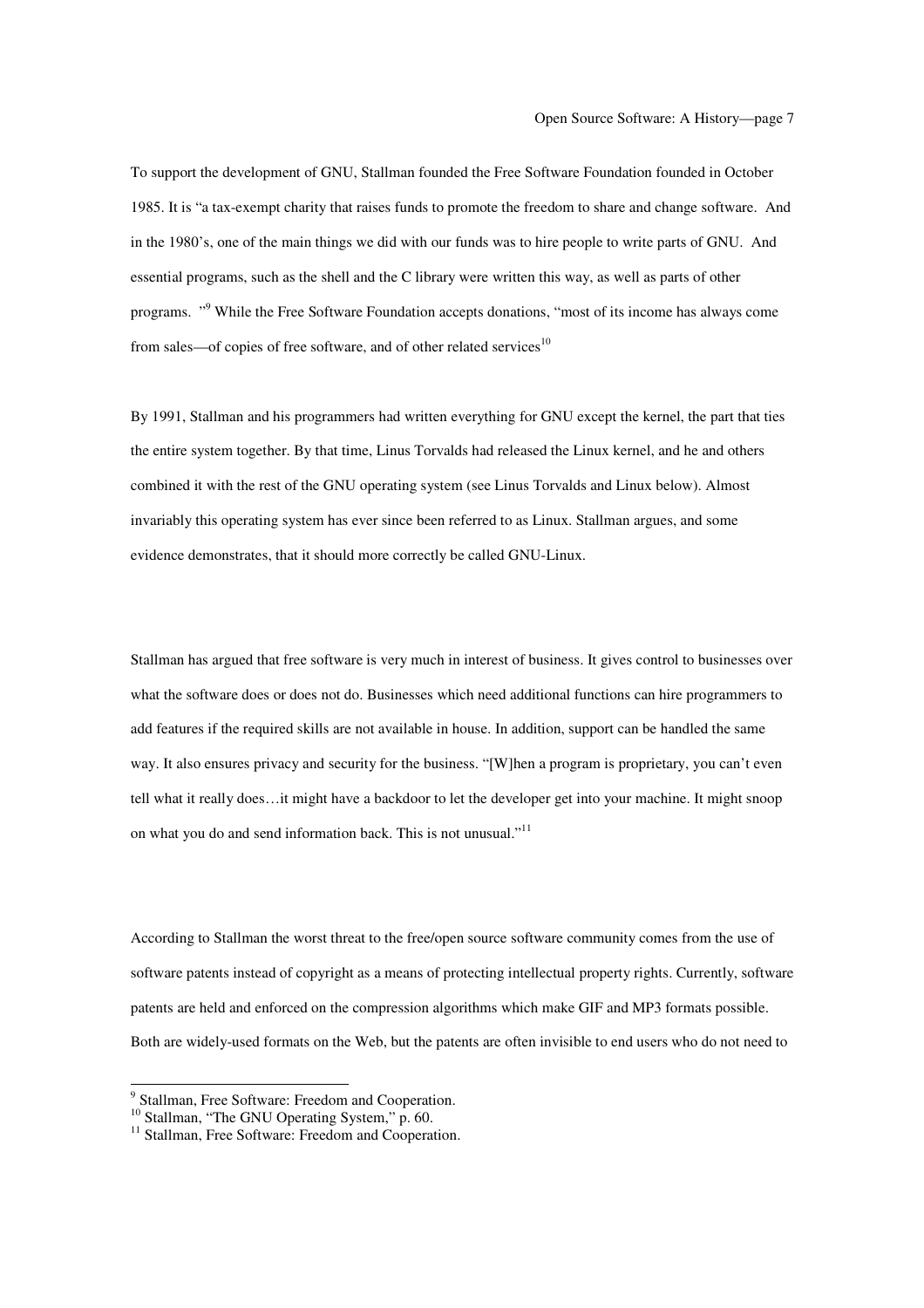pay license fees to view or listen to GIF and MP3 files. However, software developers are required to pay license fees when developing software which can be used to create these files—even if that software is not distributed for a profit. As a result, a creator of an open source package which produces GIF or MP3 files can be sued (as has been threatened to such authors by patent holders). Therefore, the use of the software patent mechanism effectively prevents the creation of open source software.

## **BSD**

What was once Bell Labs' Unix operating system has evolved, after a convoluted path, to become another presence in the open source world as three different operating system products: NetBSD, FreeBSD, and OpenBSD. While these operating systems are less well known than Linux, their development illustrates how open source can work and influence other projects.

The University of California at Berkeley obtained a copy of Unix from Bell Labs in 1974. Over the following four years, Bell Labs and Berkeley enjoyed a strong collaborative relationship which helped UNIX to flourish.<sup>12</sup> However, by 1977, this collaboration also resulted in two distinct branches of the development tree: the Bell Labs UNIX, and the Berkeley Software Distribution, or BSD. BSD was shared with research universities around the world, provided they first purchased a source license from AT&T and with that obtained the full source code for both AT&T. This model encouraged others to view source code and contribute to it development.

<sup>&</sup>lt;sup>12</sup> (This evolution is described in careful detail in Marhsall Kirk McKusick, "Twenty Years of Berkeley Unix: From AT&T-Owned to Freely Redistributable" in *Open Sources: Voices From the Open Source Revolution,* edited by Chris DiBona, Sam Ockman, and Mark Stone (Sebastopol, CA: O'Reilly & Associates, 1999), pp 31-46. Much of this section is condensed from that source. Also, a timeline depicting the entire history of AT&T Unix and BSD is available at ftp://ftp.netbsd.org/pub/NetBSD/NetBSDcurrent/src/share/mis/bsd-family-tree).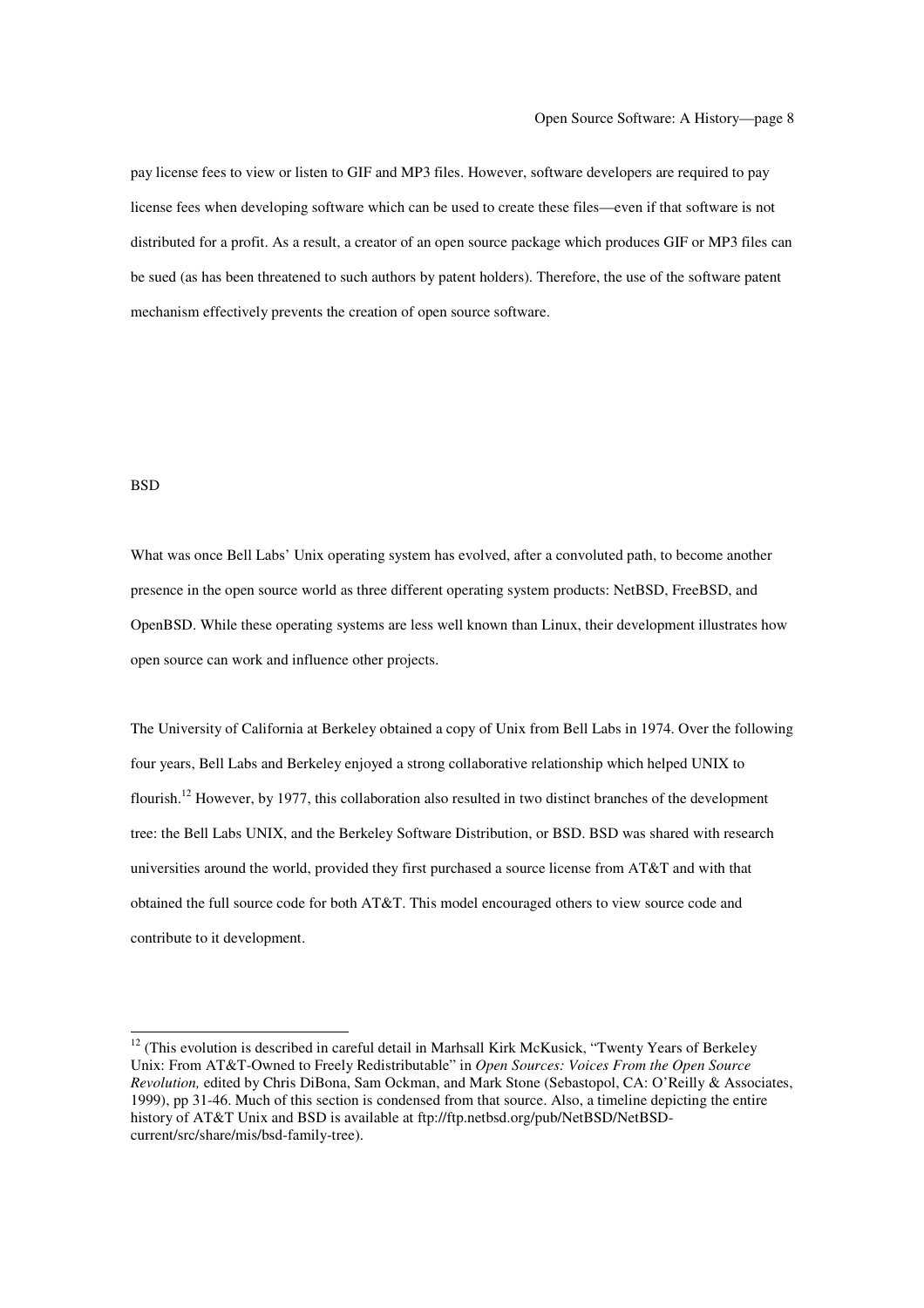Bell Labs released its final version of UNIX in 1978; "thereafter all Unix releases from AT&T...were managed by a different group that emphasized stable commercial releases. With the commercialization of Unix, the researchers at Bell Laboratories were no longer able to act as a clearing-house for the ongoing Unix research."<sup>13</sup> Nevertheless, the research community continued to develop Unix. As a result, the Berkeley Computer Systems Research Group (CSRG) was formed to replace Bell Labs as an organization which could coordinate and produce research further Unix releases.

In the early 1980's, the CSRG made several significant additions to Unix. Key among these was the addition of ARPANet protocols (TCP/IP). This implementation of TCP/IP has served as the basis of, and sometimes the direct source for, every implementation of TCP/IP since. Eventually, the Berkeley improvements were incorporated in AT&T Unix, but for several years, TCP/IP was only available using BSD.

The cost of the required AT&T source license was a prohibitive  $$50,000<sup>14</sup>$  for vendors who "wanted to build standalone TCP/IP-based networking products for the PC market...[s]o, they requested that Berkeley break out the networking code and utilities and provide them under licensing terms that did not require an AT&T source license."<sup>15</sup> Since TCP/IP had never been in the Bell Labs' source code and was developed entirely by Berkeley and contributors to BSD. In June 1989, the first freely-redistributable source code from Berkeley was released as Networking Release 1.

The licensing terms were liberal. A licensee could release the code modified or unmodified in source or binary form with no accounting or royalties to Berkeley. The only requirements were that the copyright notices in the source file be left intact and that products that incorporated the code indicate in their documentation that the product contained code from the University of California and its contributors. Although Berkeley charged a \$1,000 fee to get a tape, anyone was free to get a copy

<sup>&</sup>lt;sup>13</sup> McKusick, Twenty Years of Berkeley Unix, pp. 34-35.<br><sup>14</sup> Greg Lehey, "The Daemon's Advocate: Anarchies, monarchies and dictatorships," in *Daemonnews: Bringing BSD Together*, October 2000 <http://daemonnews.org/200010/dadvocate.html>, 11 November 2001.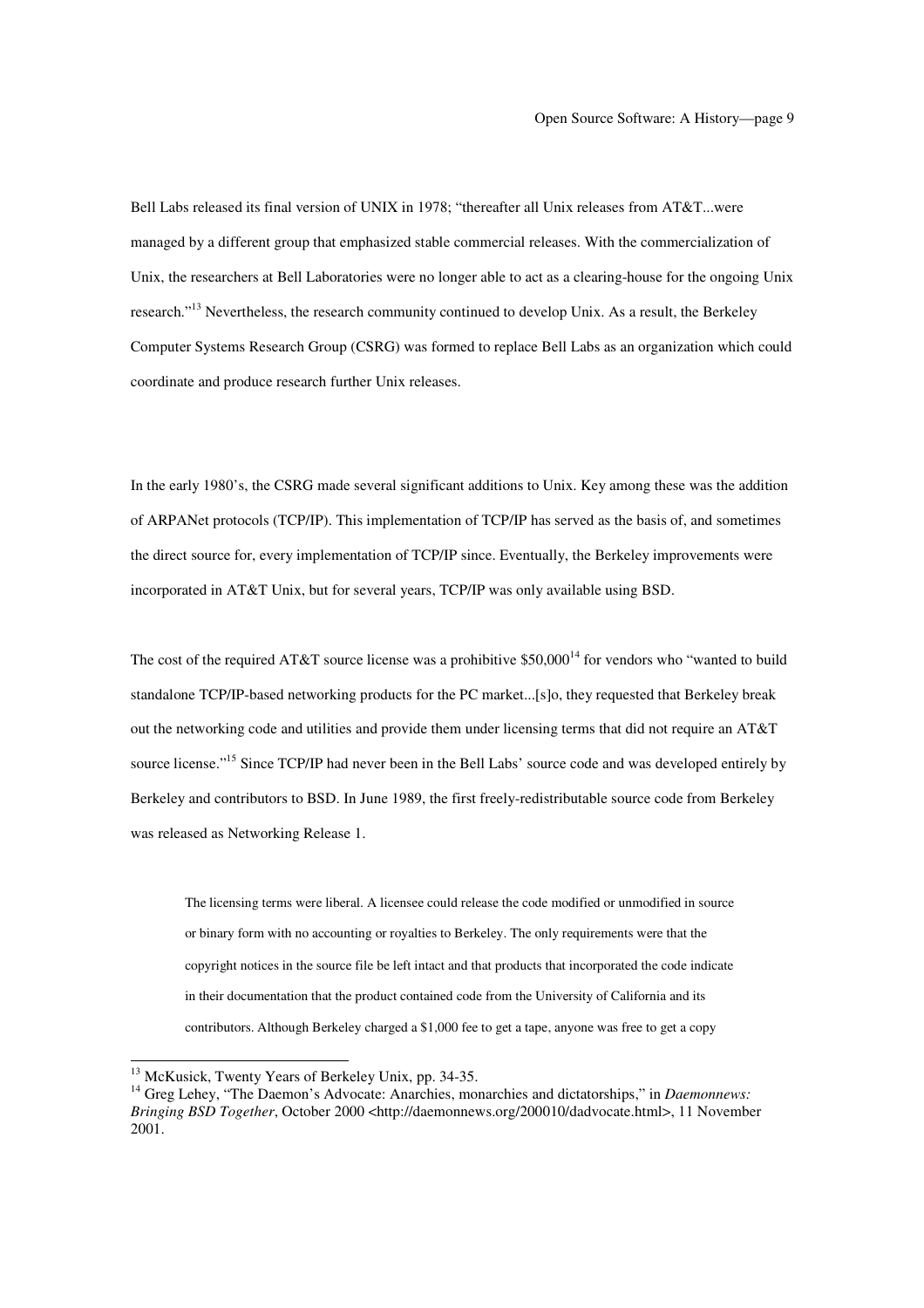from anyone who already had received it. Indeed, several large sites put it up for anonymous ftp shortly after it was released. Given that it was so easily available, the CSRG was pleased that several hundred organizations purchased copies, since their fees helped fund further development.<sup>16</sup>

One member of CSRG, Keith Bostic, noted the popularity of Networking Release I and raised the possibility of producing an expanded release which would include more BSD code. It was pointed out to him producing such a release would involve replacing hundreds of files originally developed by Bell Labs.

Bostic's approach to solving this problem would become the classic model employed elsewhere: using the ARPANet, he solicited interested programmers to rewrite Unix utilities based on the published descriptions of those utilities. The only compensation these volunteer programmers would receive would be their name listed by that of the utility they rewrote in the list of Berkeley contributors. In less than two years, most of the necessary files had been rewritten.

Bostic and two other CSRG members, Marshall McKusick and Mike Karels, then spent several months reviewing every file in the distribution. Ultimately they determined six kernel files remained with Bell Labs code which could not quickly be rewritten. Rather than take the time to rewrite those files, and to avoid the delay of drafting a new license agreement, CSRG released the BSD source code they had as Networking Release 2, with the same terms as Networking Release 1. Again, several hundred organizations paid \$1000 for copies of the distribution.

Another CSRG member, Bill Jolitz, incorporated his own files with the Networking Release 2 distribution and released 386BSD. By several accounts, it was not a very stable release, but. Jolitz was particular about the direction of 386BSD to the extent that he apparently alienated many 386BSD enthusiasts. Nevertheless, he took the step of making the source code available via anonymous FTP. When he did not make a practice

<sup>&</sup>lt;sup>15</sup> McKusick, Twenty Years, of Berkeley Unix p. 40.<br><sup>16</sup> McKusick, Twenty Years of Berkeley Unix, p. 41.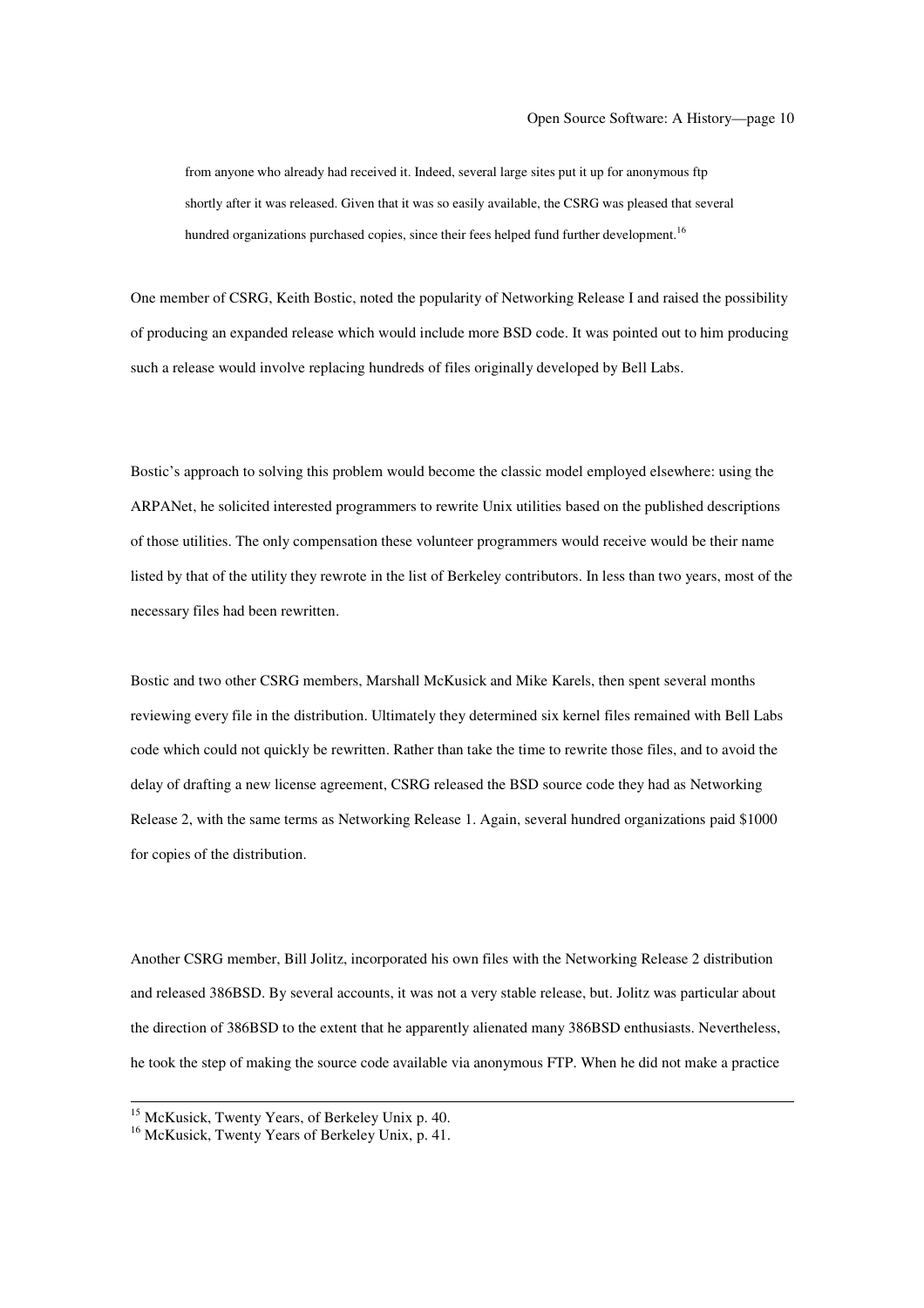of incorporating contributed bug fixes or producing alternative fixes, a number of 386BSD users formed the NetBSD Group to coordinate the development of this system, and their work became known as NetBSD. This group has always focused on making BSD run on "a large number of hardware platforms."<sup>17</sup> "The NetBSD Group, in the tradition of CSRG, has also focused on experimentation and research rather than developing the most stable BSD possible. More information is available at http://www.netbsd.org.

Another group initially focused continued development exclusively on the Intel x86 platform (it now supports Alpha hardware as well).; a few months later this group adopted the name the FreeBSD Project. FreeBSD has become the most widely used BSD, as its managers have focused on inexpensive CD-ROM distribution and ease of installation. The distribution also includes a Linux emulation package which allows Linux programs to run on FreeBSD machines, and access to thousands of open source packages through the "Ports Collection," which allow relatively simple compiling and installation of these packages from source code. More information is available at http://www.freebsd.org.

In 1994-1995, a series of disagreements led to the split of OpenBSD from NetBSD. Theo de Raadt has led development of OpenBSD, focusing on stable, secure distributions which incorporate cryptography. More information is available at http://www.openbsd.org.

At the same time 386BSD was being developed in 1991-1992, Berkeley Software Design, Inc. (BSDI) began to market a commercially-supported version (originally called BSD/386, now called BSD/OS) by writing their own replacement kernel files as Jolitz had. AT&T's subsidiary, Unix System Laboratories, filed a lawsuit to stop BSDI from marketing a product which was implied to be Unix. Eventually, Unix System Laboratories was sold to Novell. In January 1994, the case was settled out of court, and one resolution was that distribution of the source code of the latest version of BSD, called 4.4BSD-Lite, was allowed. Replacing Network Release 2 files with 4.4 BSD Lite involved another major rewrite of all BSD operating systems.<sup>18</sup>

<sup>&</sup>lt;sup>17</sup> "About NetBSD," *NetBSD* <http://www.netbsd.org/Misc/about.html> 2 September 2001.<br><sup>18</sup> Jordan Hubbard, "A Brief History of FreeBSD," in *FreeBSD Handbook* <http://www.freebsd.org/doc/en-US.ISO8859-1/books/handbook/history.html> 10 November 2001.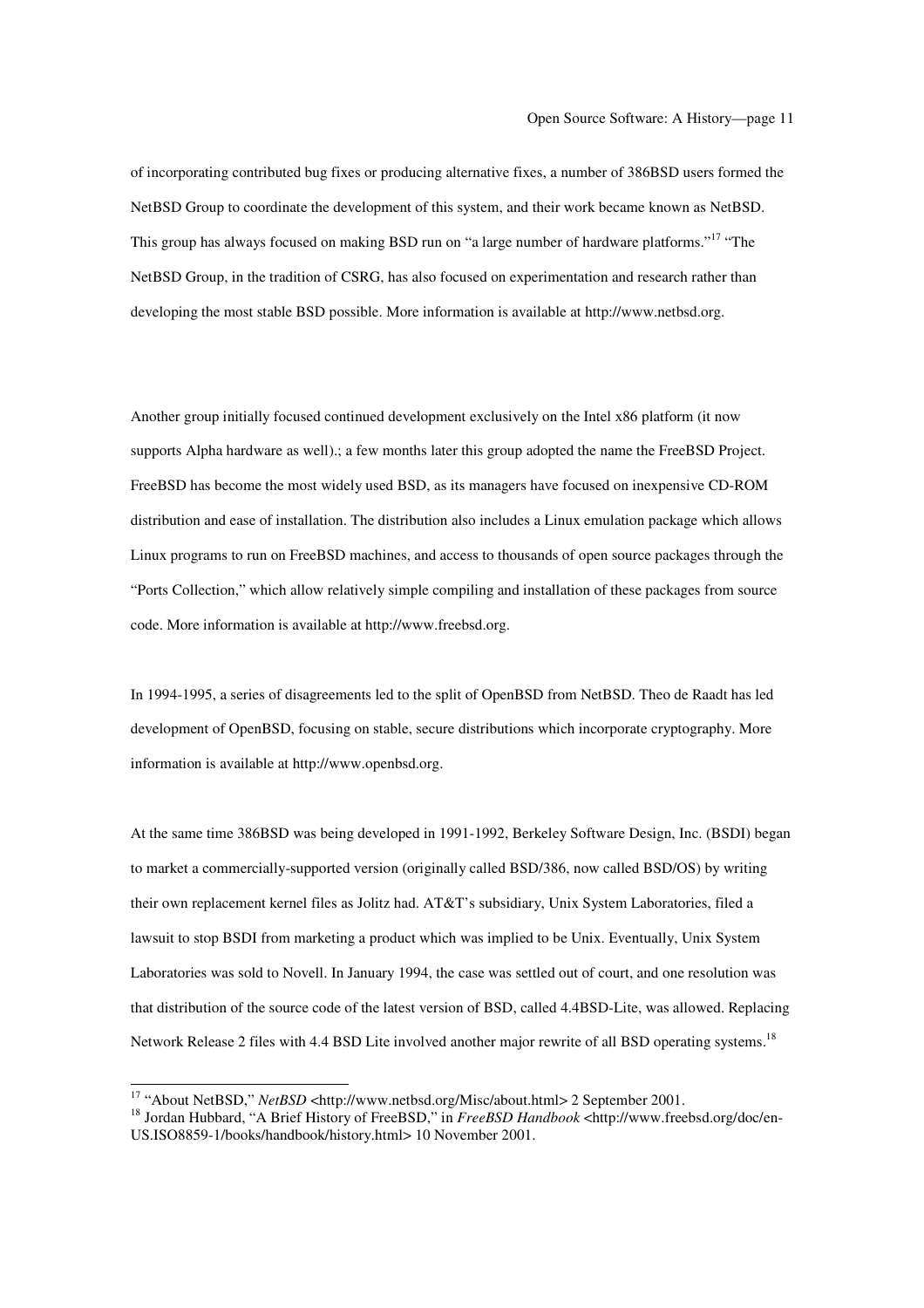Another result is BSD cannot legally be called Unix, since Unix is now a registered trademark of The Open Group. However, at least one writer bluntly states, "[h]istorically and technically, it has greater rights than UNIX System V to be called UNIX."<sup>19</sup>.

A significant difference between the BSD license and the GNU GPL is that the BSD license does nothing to prevent the creation of proprietary software packages based on modified BSD code. In fact, Microsoft has repeatedly used FreeBSD code implementing TCP/IP in several versions of Windows, and admitted to doing so even as it was criticizing open source software in June 2001.<sup>20</sup> According to Jordan Hubbard, FreeBSD project cofounder, "Rather than take the approach that corporations and other interested parties should be 'forced' into cooperating with the Open Source movement, the many commercial and non-commercial software developers who are behind the BSD movement...want their software used by anyone and everyone," with a concern that the GNU GPL will prevent commercial developers from participating at all in open source. 21

Linus Torvalds and Linux

In October 1991 an undergraduate student at the University of Finland named Linus Torvalds released Linux kernel version 0.02. In announcing its release, he posted this message to the comp.os.minx newsgroup:

Do you pine for the nice days of Minix-1.1, when men were men and wrote their own device drivers? Are you without a nice project and just dying to cut your teeth on an OS you can try to modify for your own needs? Are you finding it frustrating when everything works on Minix? No more allnighters to get a nifty program working? Then this post might just be for you.

<sup>&</sup>lt;sup>19</sup> Greg Lehey, Introduction, in *The Complete FreeBSD*, 3d ed. (Walnut Creek, CA: Walnut Creek CDROM, 1999). p. xxix.

<sup>&</sup>lt;sup>20</sup> Lee Gomes, "E-Business: Microsoft Uses Free Code," *The Wall Street Journal*, 18 June 2001.<br><sup>21</sup> Jordan Hubbard, "Mister, How Far is Licensing from Utopia?" *Open*, 2.6 (June 2001), p. 48.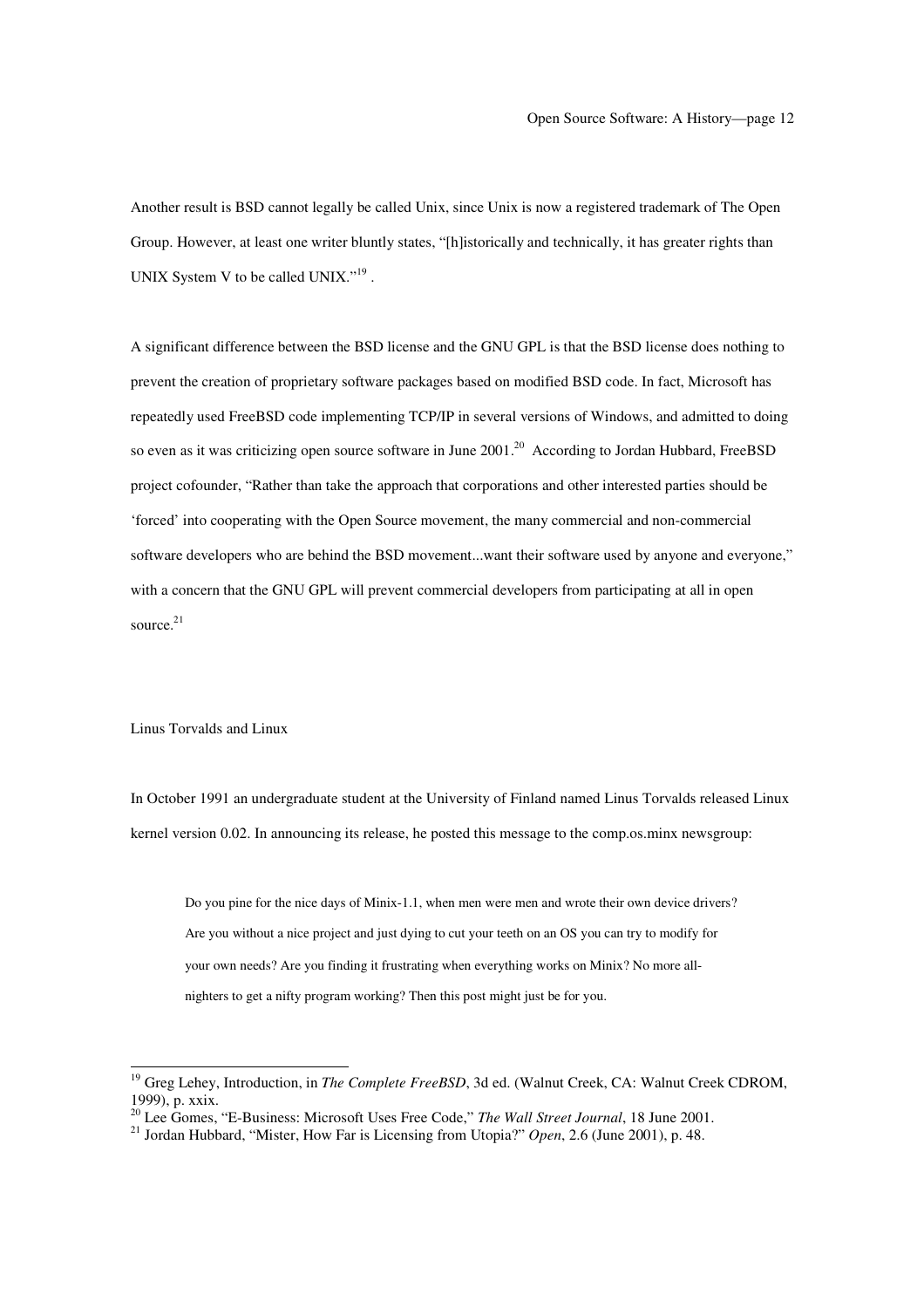As I mentioned a month ago, I'm working on a free version of a Minix-lookalike for AT-386 computers. It has finally reached the stage where it's even usable (though may not be depending on what you want), and I am willing to put out the sources for wider distribution. It is just version 0.02...but I've successfully run bash, gcc, gnu-make, gnu-sed, compress, etc. under it. $^{22}$ 

Even readers who do not understand the technical terminology can recognize the attitude of wanting to take control of a software project, even at the risk of failure, and the joy of working at an operating system just for the sake of working at it in the hacker tradition.

At the time Torvalds was working on this, BSD source code was not quite fully available, and the GNU kernel, HURD, was mired in development which would eventually take years. But rather than write a complete operating system, Torvalds was already integrating GNU tools with his kernel. It is on this basis that Richard Stallman has argued that Linux should more properly be called GNU-Linux. Marshall Kirk McKusick has pointed out, though, "about half of the utilities that [Linux] comes packaged with are drawn from the BSD distribution."<sup>23</sup>

Torvalds focuses on the technology and the community which built it:

Linux today has millions of users, thousands of developers, and a growing market. It is used in embedded systems; it is used to control robotic devices; it has flown on the space shuttle. I'd like to say that I knew this would happen, that it's all part of the plan for world domination. But honestly this has all taken me a bit by surprise. I was much more aware of the transition from one Linux user to one hundred Linux users than the transition from one hundred to one million users.<sup>24</sup>

This last statement bears emphasis and further examination, as it belies a development style somewhat different from those of GNU, BSD and Apache. These packages were developed "in a carefully coordinated

<sup>&</sup>lt;sup>22</sup> Linus Torvalds, in "Linux History," in *Linux International*, ©2001 <http://www.li.org/linuxhistory.php> 10 November 2001. Torvalds's entire series of announcements is available at this site.

<sup>&</sup>lt;sup>23</sup> McKusick, Twenty Years of Berkeley Unix, p. 46<br><sup>24</sup> Linus Torvalds, "The Linux Edge," in *Open Sources: Voices From the Open Source Revolution*, edited by Chris DiBona, Sam Ockman, and Mark Stone (Sebastopol, CA: O'Reilly & Associates, 1999), 101.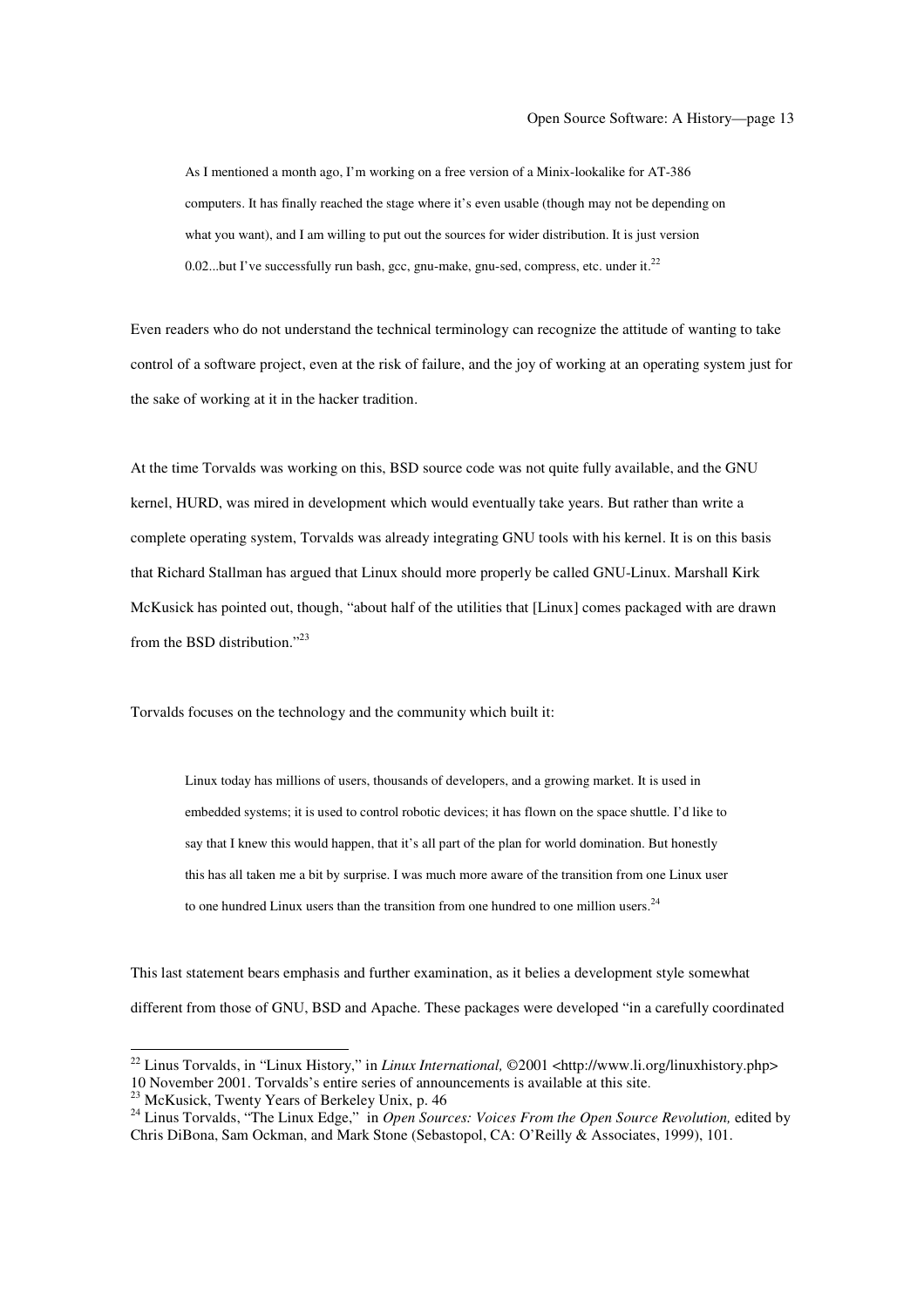way by a small, tightly-knit group of people….[while Linux, by comparison], was rather casually hacked on by huge numbers of volunteers coordinating over the Internet."<sup>25</sup> Raymond describes these approaches to development as "Cathedral" and "Bazaar", respectively. "Quality [in the "Bazaar" model] was maintained not by rigid standards or autocracy but by the naively simple strategy of releasing every week and getting feedback from hundreds of users within days, creating a sort of rapid Darwinian selection on the mutations introduced by developers. To the amazement of almost everyone, this worked quite well." $^{26}$ 

Eric Raymond further asserts, "[b]y late 1993, Linux could compete on stability with many commercial Unixes, and it hosted vastly more software. It was even beginning to attract ports of commercial applications software."<sup>27</sup> This trend has only continued:

Linux is a project that was conceived some five years after Microsoft began development of Windows NT. Microsoft has spent tens of thousands of man-hours and millions of dollars on the development of Windows NT. Yet today Linux is considered a competitive alternative to NT as a PC based server system, an alternative that major middleware and backend software is being ported to by Oracle, IBM, and other major providers of enterprise software. The Open Source development model has produced a piece of software that would otherwise require the might and resources of someone like Microsoft to create.<sup>28</sup>

Over the past 5 years, the computer trade press has greatly increased coverage of open source software, primarily Linux. The question for many IT professionals has changed. Instead of asking themselves if they will use open source software in their shops, they are now asking where they will use it.

Eric Raymond's collection of essays published in *The Cathedral and the Bazaar* has examined the reasons for Linux's success in great depth. In fact, Raymond deliberately imitated Torvalds's development style as an

<sup>&</sup>lt;sup>25</sup> Raymond, A Brief History of Hackerdom, p. 24.<br><sup>26</sup> Raymond, A Brief History of Hackerdom, p. 24.<br><sup>27</sup> Raymond, A Brief History of Hackerdom, p. 24.<br><sup>27</sup> Chris DiBona, Sam Ockman, and Mark Stone, "Introduction," in *O Source Revolution,* edited by Chris DiBona, Sam Ockman, and Mark Stone (Sebastopol, CA: O'Reilly & Associates, 1999), p. 17.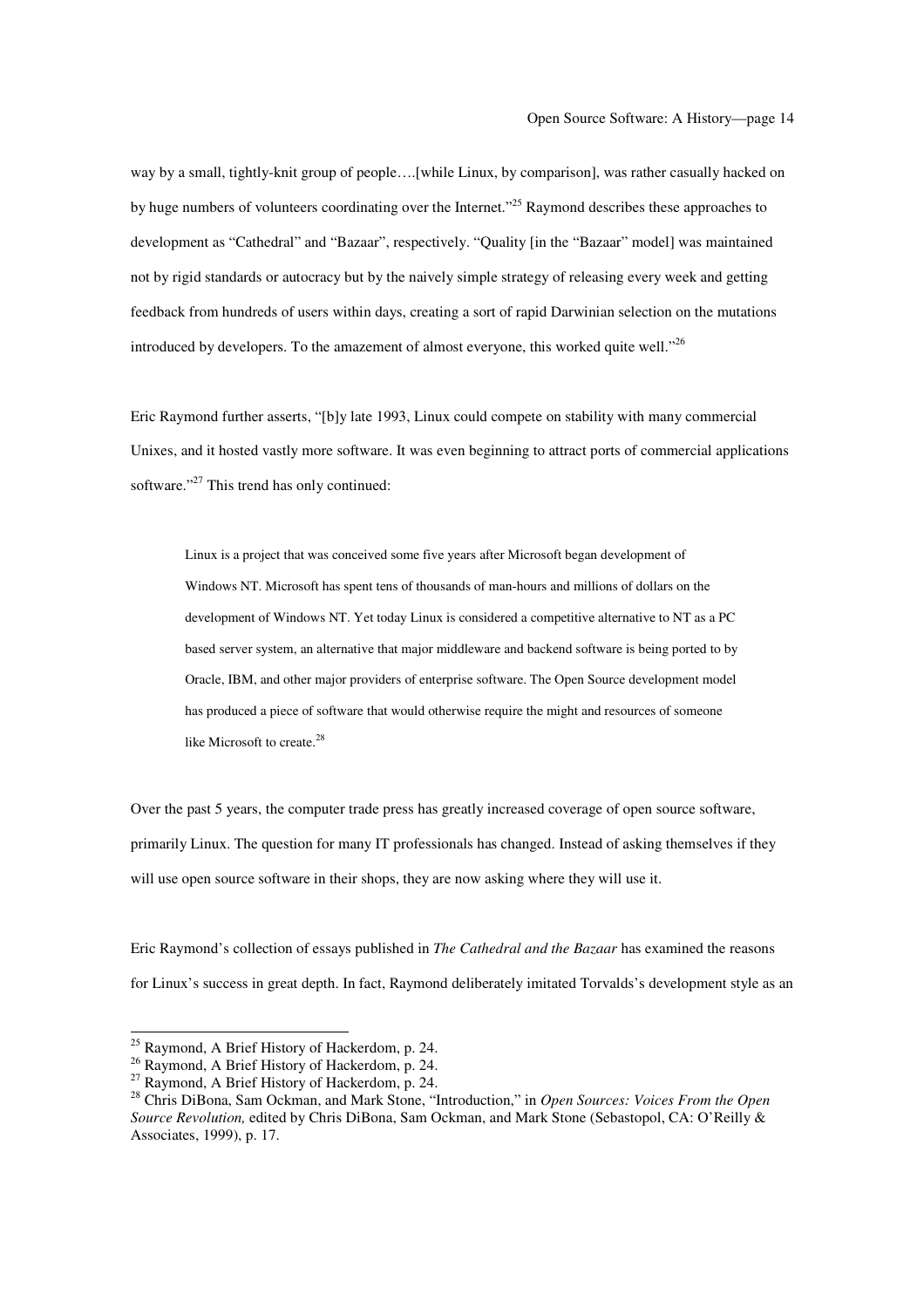experiment when managing the fetchmail project<sup>29</sup> and analyzes it in the essay of the same name. A frequently-quoted message from that essay is, "Given enough eyeballs, all bugs are shallow."<sup>30</sup> Torvalds extends this by again focusing on the Linux community: "The power of Linux is as much about the community of cooperation behind it as the code itself. If Linux were hijacked—if someone attempted to make and distribute a proprietary version—the appeal of Linux, which is essentially the open-source development model, would be lost for that proprietary version."<sup>31</sup>

Beyond the stability of the project, Linux has also prompted the development of a business model which might not seem possible: selling freely available software, and making a profit. By 1994, a number of distributions of Linux were available for under \$30. These included Yggdrasil, Slackware, Debian, Suse, and others. One, Red Hat Software, Inc., has grown into a publicly traded company. According to Robert Young, CEO of Red Hat, "you make money in free software exactly the same way you do it in proprietary software: by building a great product, marketing it with skill and imagination, looking after your customers, and thereby building a brand that stands for quality and customer service." $32$ 

Other Widely-Used Open Source Packages

Thus far this article has focused on the development of open source operating systems and related tools. But in fact a number of software packages have been developed as open source projects. Among them:

• In 1987, Larry Wall released PERL 1.0 scripting/programming language. Its current release is version 5.6.

<sup>&</sup>lt;sup>29</sup> Eric S. Raymond, *The fetchmail Home Page*, 08 November 2001, <http://tuxedo.org/~esr/fetchmail/> 11 November 2001.

<sup>&</sup>lt;sup>30</sup> Eric Raymond, "The Cathedral and the Bazaar," in *The Cathedral and the Bazaar: Musings on Linux and Open Source by an Accidental Revolutionary* (Sebastopol, CA: O'Reilly & Associates, 1999), p. 41. <sup>31</sup> Torvalds, The Linux Edge, p. 109.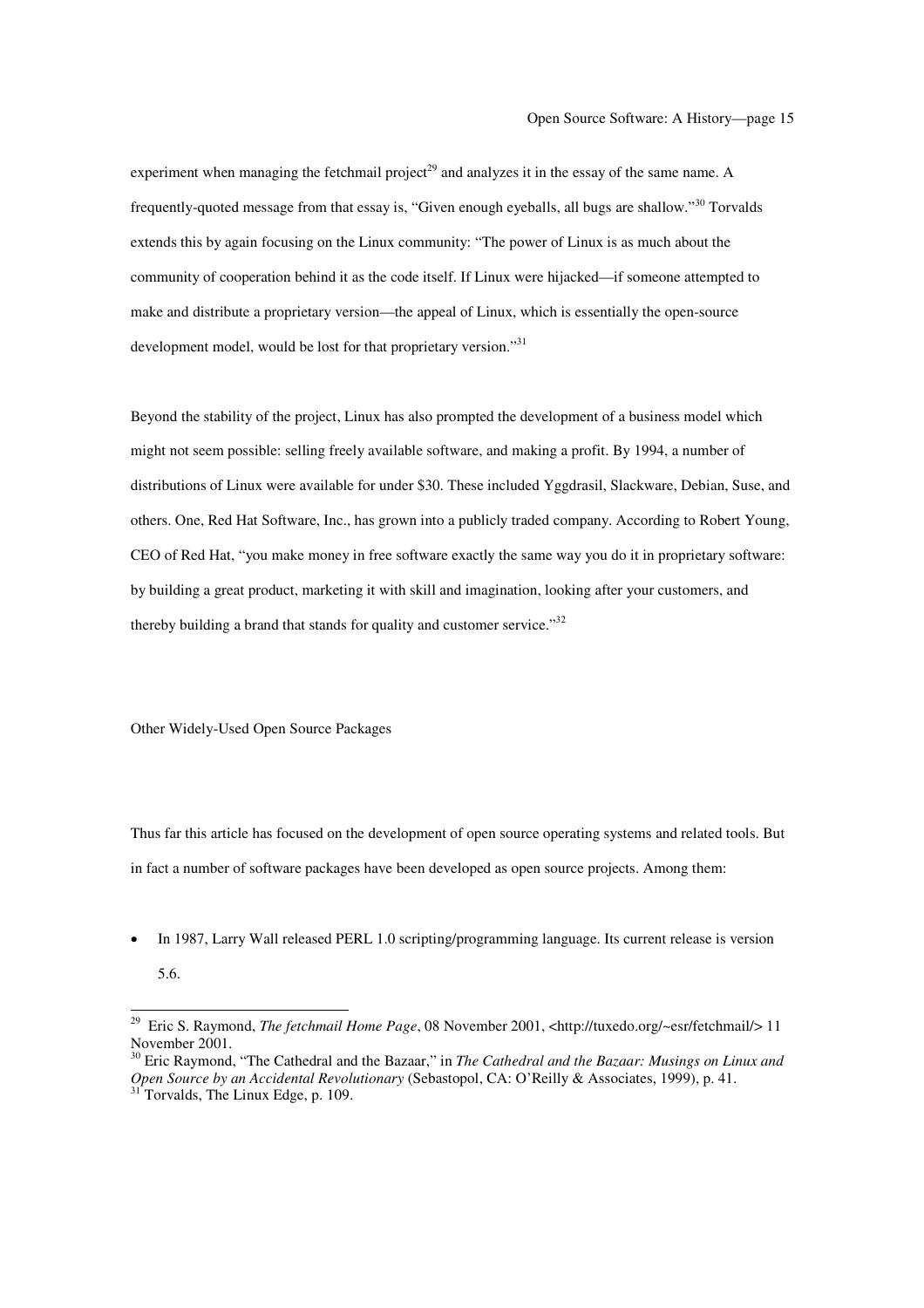- In 1990, Guido van Rossum released Python programming language
- In 1994, Rasmus Lerdorf released PHP/FI web scripting/programming language. Its current release is PHP 4.0.6.
- In 1995, the Apache web server program was released and quickly became the most widely used web server product (which it remains today)
- In the mid-1990's, mSQL, MySQL, and PostgreSQL relational databases were released
- Also in the mid-1990's Andrew Tridgell released Samba, a set of utilities which allows Unix machines to use the same network communication protocol as Microsoft Windows

The developers of these packages have focused on the cultures surrounding the projects as well as the projects themselves. Larry Wall has summed up this emphasis by saying, "As a linguist, I understood that a language without a culture is dead. If you get the culture right, the technology will happen."<sup>33</sup>

While many of these packages originally ran exclusively on Unix, most have been ported to other operating systems, including Windows. The other significant development was the involvement of commercial interests in the open source movement. As already stated, corporations such as IBM and Oracle have ported software to the Linux platform. Just as significantly, commercial training, certification, and support are available for Apache, MySQL, and PostgreSQL, just as they are for Linux.

In January 1998, Netscape released the source code for its browser under an open source license, beginning the Mozilla project. As of this writing (November 2001) Mozilla has not yet produced a "release" version 1.0, but is at 0.9.4. This might seem to classify Mozilla as less than successful, but two issues argue against that idea:

<sup>&</sup>lt;sup>32</sup> Robert Young, "Giving It Away: How Red Hat Software Stumbled across a New Economic Model and Helped Improve an Industry," in *Open Sources: Voices From the Open Source Revolution,* edited by Chris DiBona, Sam Ockman, and Mark Stone (Sebastopol, CA: O'Reilly & Associates, 1999), p. 114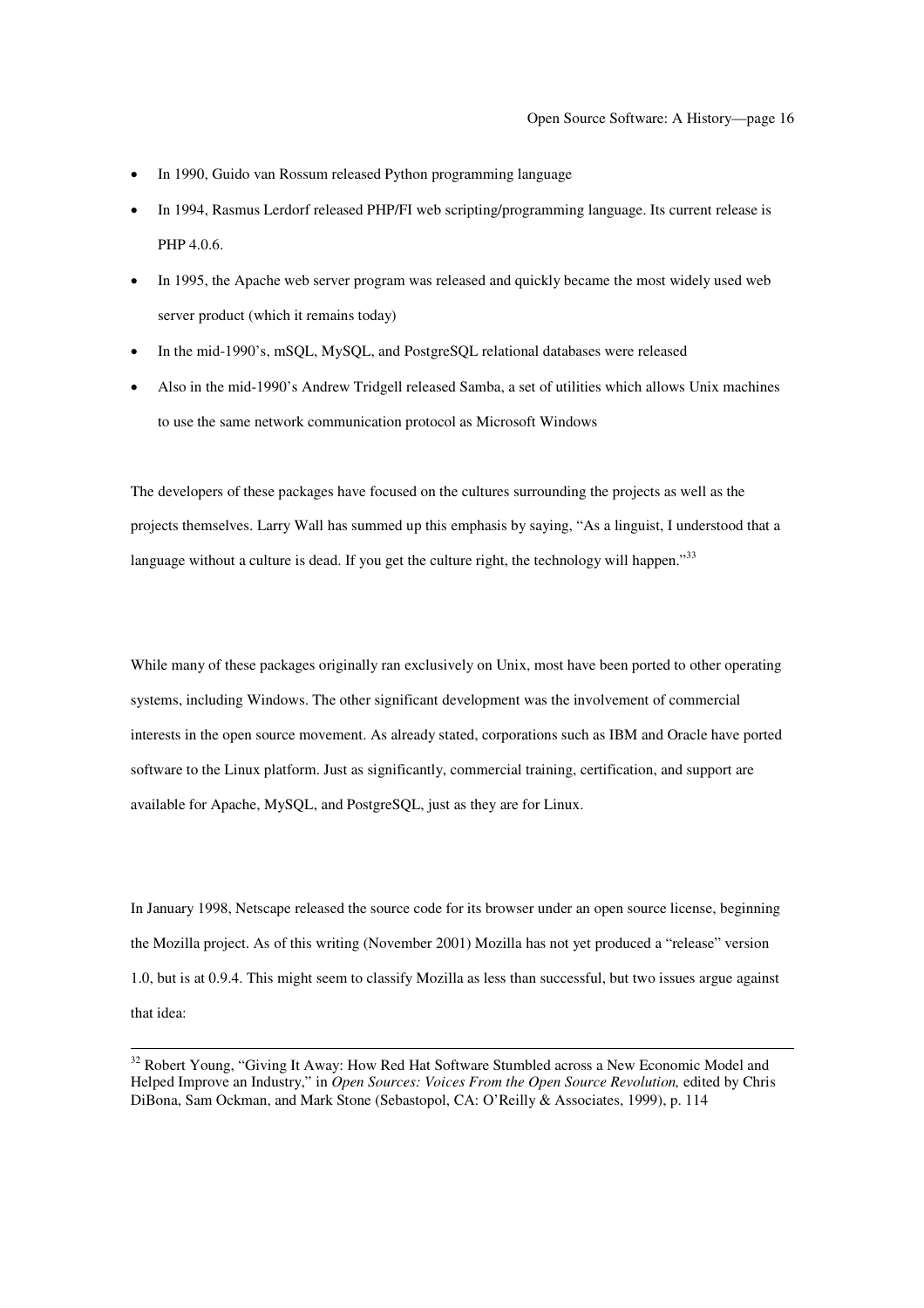- While development has been relatively slow, it has been steady and recent versions have been quite stable.
- The less visible issue in 1998 was that Netscape made most of its money selling server software. "For Netscape the issue was less about browser-related income (never more than a small fraction of their revenues) than maintaining a safe space for their much more valuable server business. If Microsoft's Internet Explorer achieved market dominance, Microsoft would be able to bend the Web's protocols away from open standards and into proprietary channels that only *Microsoft'*s servers would be able to service."<sup>34</sup>

Development of the Term "Open Source"

Considering that what is now characterized as the Open Source Movement has been in conscious development for nearly two decades, the term "Open Source" itself has been a relative latecomer. If fact, the term was proposed and voted on by a group of people interested in spreading awareness of the sophisticated tools which had been developed outside the proprietary software development model, who were meeting on a regular basis in later 1997 and early 1998. The term was proposed by Christine Peterson of the Foresight Institute. Christine tells the story:

It was a very deliberate effort at a name change. In late 1997 or very early 1998, a number us felt the name "free software" was holding back the budding industry/movement. Newcomers always thought "free" meant free-as-in-beer, not free-as-in-speech. Various ideas were kicked around, including at a meeting at Foresight, but none were catching on.

<sup>&</sup>lt;sup>33</sup> Larry Wall, "The History of PERL," (presentation delivered at 120<sup>th</sup> Annual Meeting of the American Library Association, San Francisco, CA, 17 June 2001) as part of the program, *Web Tools and Digital*

<sup>&</sup>lt;sup>34</sup> Eric S. Raymond, "The Revenge of the Hackers," in *The Cathedral and the Bazaar*, p.202.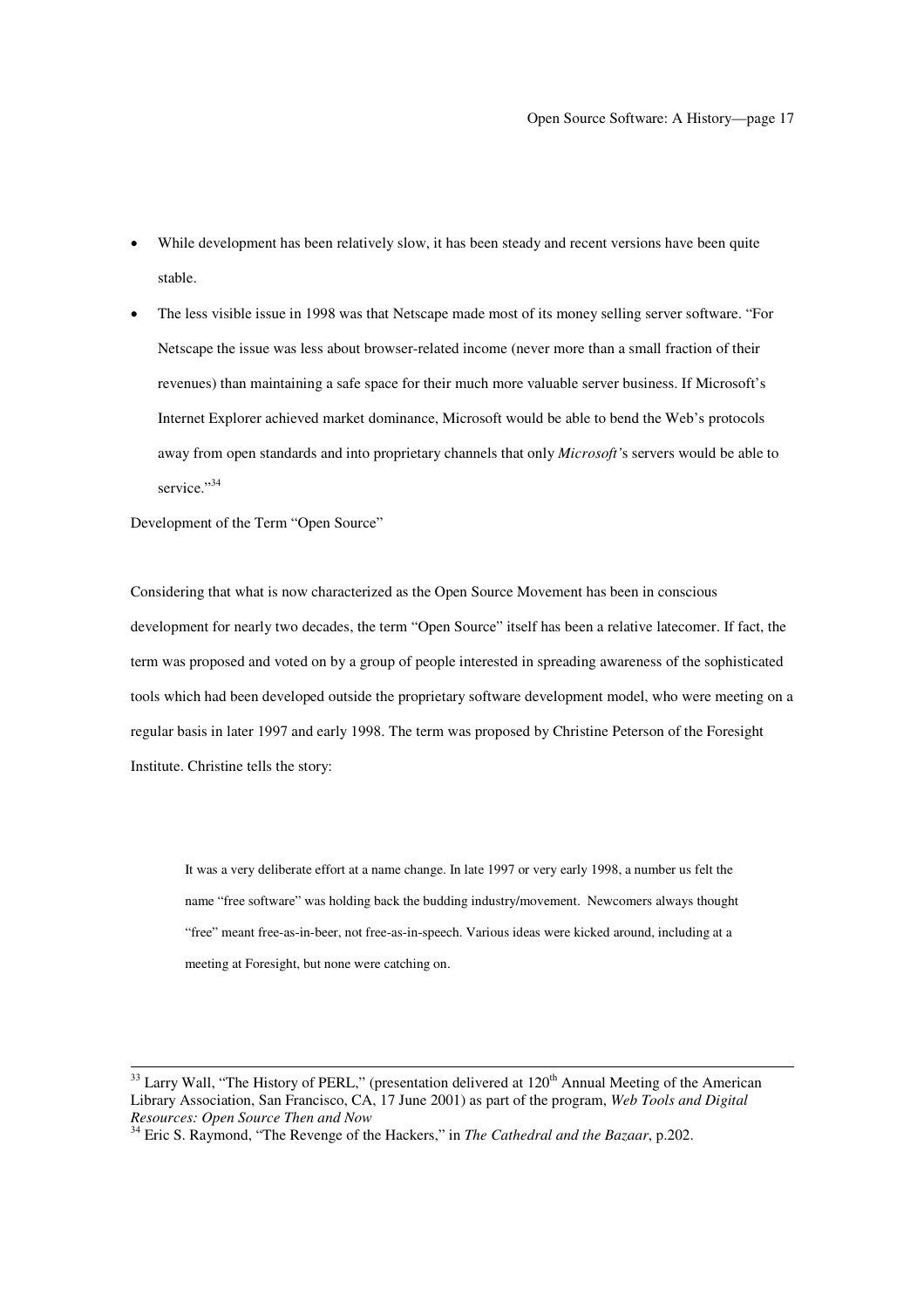On my own I thought of open source, ran it by my PR friend (who didn't like it) and a couple of personal friends (who did).

At the next meeting of the little group convened by Eric Raymond, this time at VA, I was shy about suggesting the new term—I had no standing with this group. So Todd Andersen, with whom I'd planned the name change effort, just used it casually, not suggesting it as an explicit new term.

It caught on immediately at the meeting, without the others noticing except Todd and me, who winked at each other.

At the end of the meeting, it was pointed out by Todd or me that this new term seemed to be working, and people seemed willing to give it a try.

The others later weren't sure who came up with it, but Todd made sure I got credit, which I usually don't push for. Nice of him. And Eric Raymond has also been good about making sure I get credit for it.

Now I try to go around renaming things all the time. Got a big head from this one success.  $\langle \cdot \rangle^{35}$ 

Eric Raymond remembers the meeting a bit differently: "I remember hearing Christine say 'open source' and thinking 'we have a winner'. It may have slipped by other people, but it didn't get by me. :-)"<sup>36</sup> This group registered the domain name opensource.org , defined "Open Source", developed and OSI Certification, and created a list of licenses which meet the standards for open source certification.

The basic definition is:

<sup>&</sup>lt;sup>35</sup> Christine Peterson, "RE: Quick question about the term 'Open Source'," 31 August 2001, personal email (31 August 2001).<br><sup>36</sup> Eric Raymond, "RE: Quick question about the term 'Open Source'," 1 September 2001, personal email (1

September 2001).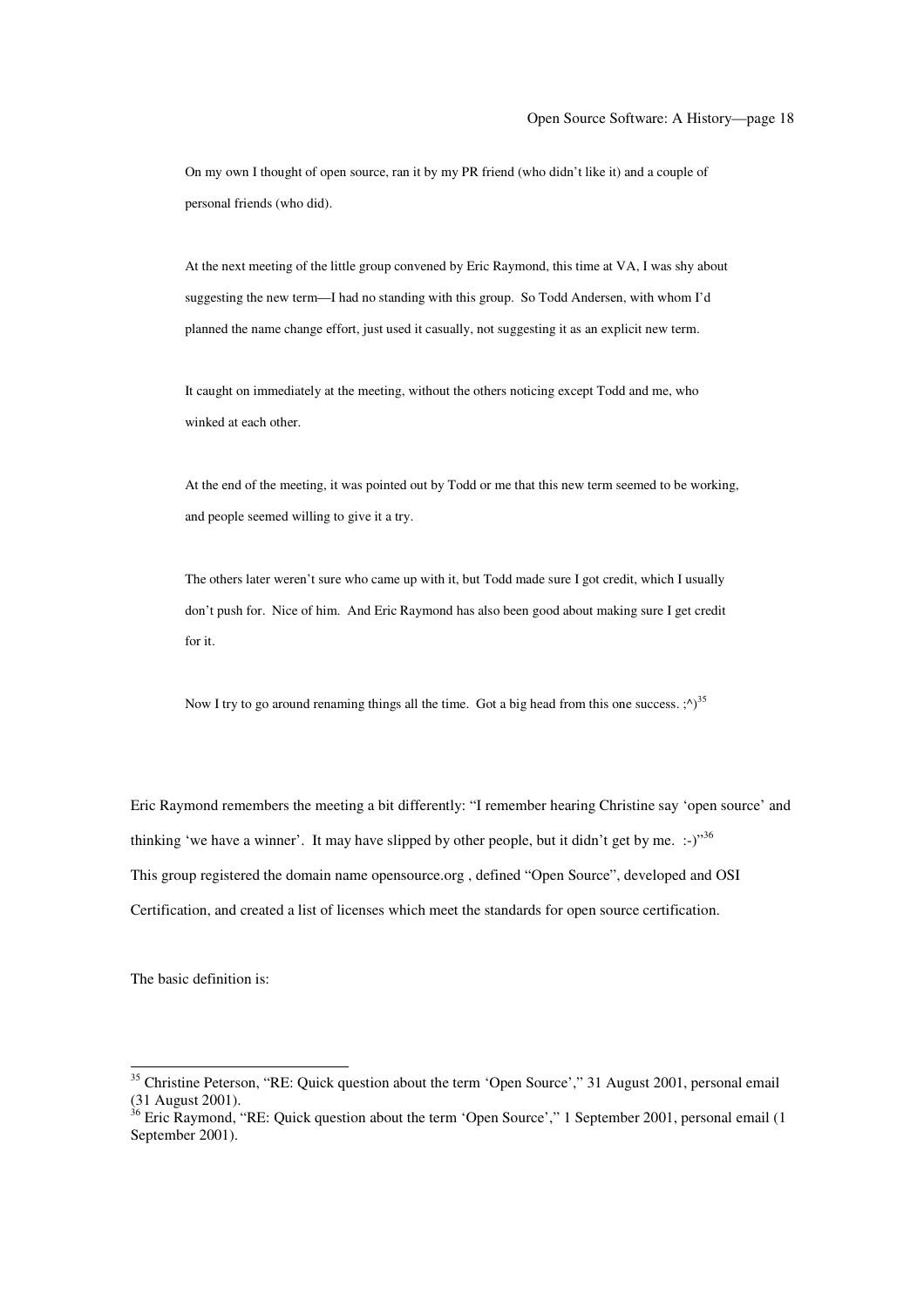- The license shall not restrict any party from selling or giving away the software as a component of an aggregate software distribution containing programs from several different sources
- The program must include source code, and must allow distribution in source code as well as compiled form.
- The license must allow modifications and derived works, and must allow them to be distributed under the same terms as the license of the original software.
- The license may restrict source-code from being distributed in modified form *only* if the license allows the distribution of "patch files" with the source code for the purpose of modifying the program at build time.
- The license must not discriminate against any person or group of persons.
- The license must not restrict anyone from making use of the program in a specific field of endeavor
- The rights attached to the program must apply to all to whom the program is redistributed without the need for execution of an additional license by those parties.
- The License Must Not Be Specific to a Product
- The License Must Not Contaminate Other Software by placing restrictions on any software distributed along with the licensed software<sup>37</sup>

"The Open Source Definition allows greater liberties with licensing than the GPL does. In particular, the Open Source Definition allows greater promiscuity when mixing proprietary and open-source software."<sup>38</sup> This is Richard Stallman's objection to open source software—that it allows the inclusion of proprietary software and ignores the philosophical issue of software freedom. Without these freedoms, there is no philosophical imperative to improve one's community. Nevertheless, "[w]e disagree on the basic principles,

<sup>&</sup>lt;sup>37</sup> "The Open Source Definition" Version 1.8, in *OpenSource.Org*, <br>
<http://opensource.org/docs/definition.html>, 1 September 2001.

 $^{38}$  Chris DiBona, Sam Ockman, and Mark Stone, "Introduction," in *Open Sources: Voices From the Open Source Revolution,* edited by Chris DiBona, Sam Ockman, and Mark Stone (Sebastopol, CA: O'Reilly & Associates, 1999), p.. 3